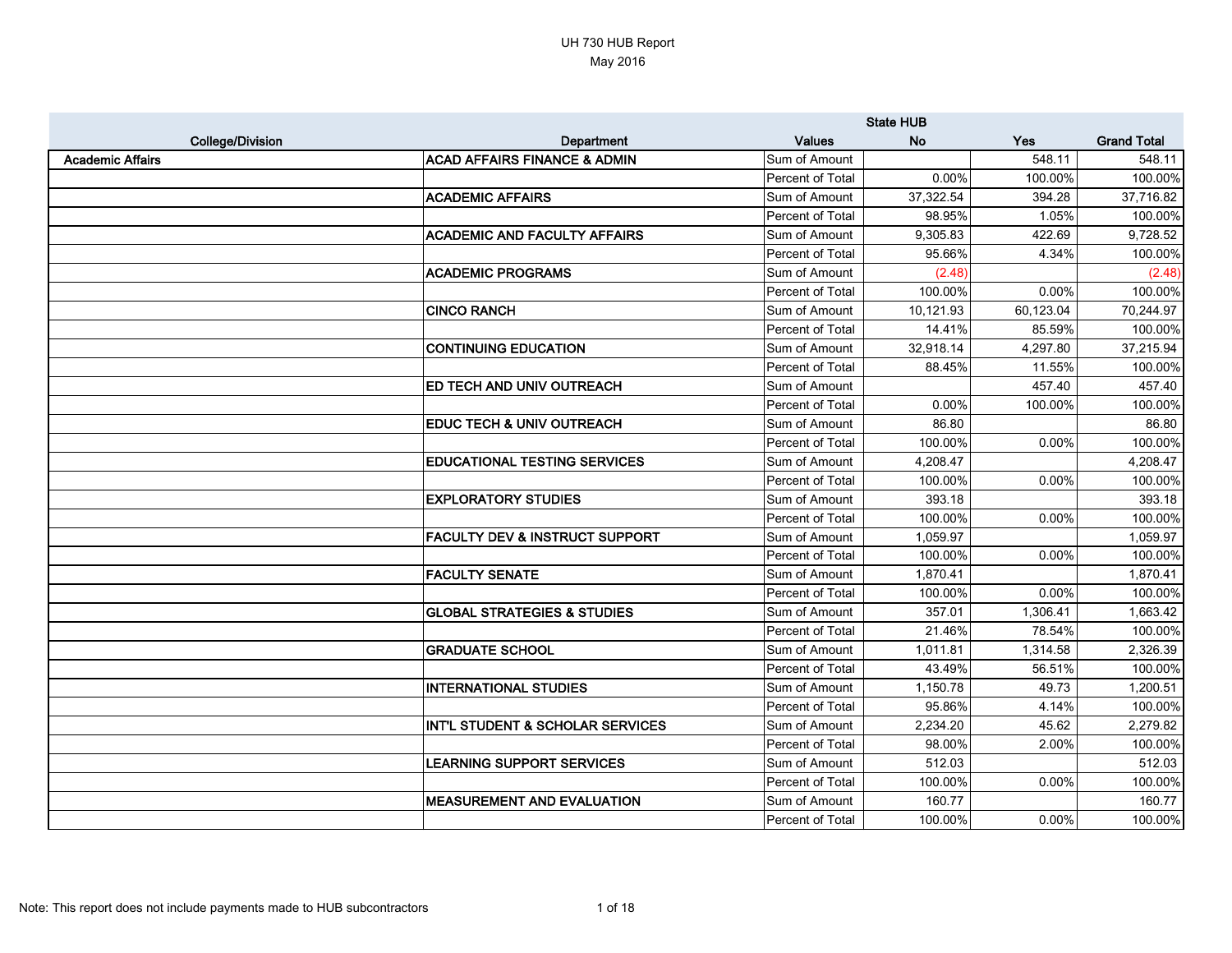|                                          |                                      | <b>State HUB</b> |            |            |                    |
|------------------------------------------|--------------------------------------|------------------|------------|------------|--------------------|
| <b>College/Division</b>                  | Department                           | <b>Values</b>    | <b>No</b>  | Yes        | <b>Grand Total</b> |
| <b>Academic Affairs</b>                  | <b>POLICY &amp; PLANNING</b>         | Sum of Amount    | 1,289.29   |            | 1,289.29           |
|                                          |                                      | Percent of Total | 100.00%    | 0.00%      | 100.00%            |
|                                          | <b>STRATEGIC ENROLLMENT PLANNING</b> | Sum of Amount    | 10,000.00  | 32.30      | 10,032.30          |
|                                          |                                      | Percent of Total | 99.68%     | 0.32%      | 100.00%            |
|                                          | TRANSFER ADVISING PROGRAM            | Sum of Amount    |            | 44.72      | 44.72              |
|                                          |                                      | Percent of Total | 0.00%      | 100.00%    | 100.00%            |
|                                          | <b>UH ENERGY</b>                     | Sum of Amount    | 23,993.34  | 4,225.24   | 28,218.58          |
|                                          |                                      | Percent of Total | 85.03%     | 14.97%     | 100.00%            |
|                                          | UH OFF-CAMPUS SUPPORT                | Sum of Amount    | 1,937.05   | 356.34     | 2,293.39           |
|                                          |                                      | Percent of Total | 84.46%     | 15.54%     | 100.00%            |
|                                          | <b>UH SUGAR LAND</b>                 | Sum of Amount    | 115,066.52 | 37,361.26  | 152,427.78         |
|                                          |                                      | Percent of Total | 75.49%     | 24.51%     | 100.00%            |
|                                          | UNDERGRADUATE ACADEMIC AFFAIRS       | Sum of Amount    | 228.79     |            | 228.79             |
|                                          |                                      | Percent of Total | 100.00%    | 0.00%      | 100.00%            |
|                                          | UNDERGRADUATE STUDENT SUCCESS        | Sum of Amount    | 17,547.72  | 2,516.19   | 20,063.91          |
|                                          |                                      | Percent of Total | 87.46%     | 12.54%     | 100.00%            |
|                                          | UNDERGRADUATE STUDENT SUCCESS CTR    | Sum of Amount    | 160.77     |            | 160.77             |
|                                          |                                      | Percent of Total | 100.00%    | 0.00%      | 100.00%            |
|                                          | <b>WRITING CENTER</b>                | Sum of Amount    | 243.52     |            | 243.52             |
|                                          |                                      | Percent of Total | 100.00%    | 0.00%      | 100.00%            |
| Academic Affairs Sum of Amount           |                                      |                  | 273,178.39 | 113,495.71 | 386,674.10         |
| <b>Academic Affairs Percent of Total</b> |                                      |                  | 70.65%     | 29.35%     | 100.00%            |
| <b>Administration and Finance</b>        | <b>ADMINISTRATION &amp; FINANCE</b>  | Sum of Amount    | 8,078.07   | 221.57     | 8,299.64           |
|                                          |                                      | Percent of Total | 97.33%     | 2.67%      | 100.00%            |
|                                          | <b>AUXILIARY SERVICES OPERATIONS</b> | Sum of Amount    | 8,182.11   |            | 8,182.11           |
|                                          |                                      | Percent of Total | 100.00%    | 0.00%      | 100.00%            |
|                                          | <b>BUDGET</b>                        | Sum of Amount    | 350.81     |            | 350.81             |
|                                          |                                      | Percent of Total | 100.00%    | 0.00%      | 100.00%            |
|                                          | <b>BUSINESS SERVICES</b>             | Sum of Amount    | 417.35     | 435.92     | 853.27             |
|                                          |                                      | Percent of Total | 48.91%     | 51.09%     | 100.00%            |
|                                          | <b>BUSINESS SERVICES SITE II</b>     | Sum of Amount    | 3,047.71   | 12,068.87  | 15,116.58          |
|                                          |                                      | Percent of Total | 20.16%     | 79.84%     | 100.00%            |
|                                          | <b>CENTRAL FACILITY SERVICES</b>     | Sum of Amount    | 942.71     |            | 942.71             |
|                                          |                                      | Percent of Total | 100.00%    | 0.00%      | 100.00%            |
|                                          | <b>COUGAR CARD</b>                   | Sum of Amount    | 6,016.88   | 4,333.10   | 10,349.98          |
|                                          |                                      | Percent of Total | 58.13%     | 41.87%     | 100.00%            |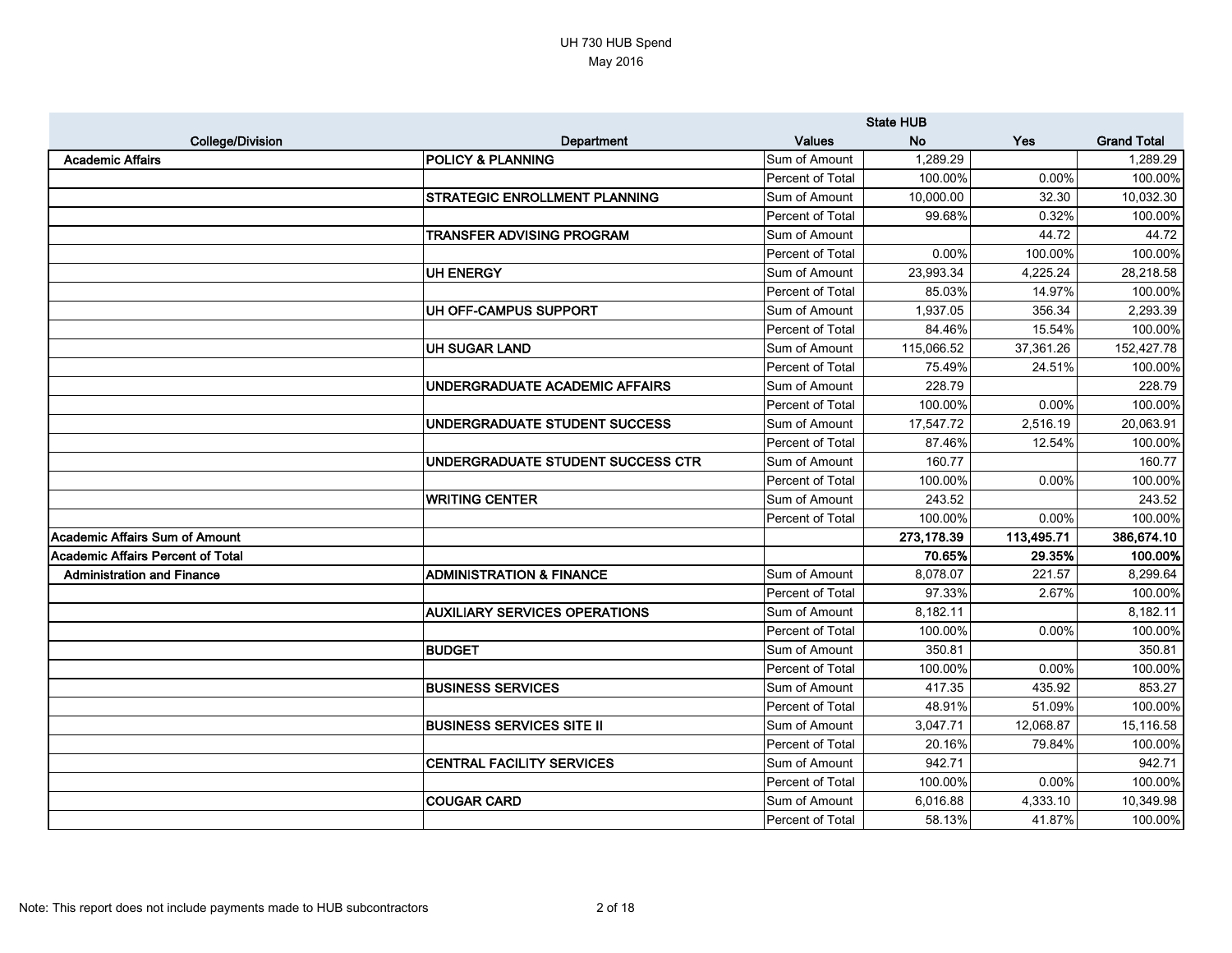|                                   |                                                     | <b>State HUB</b>        |               |            |                    |
|-----------------------------------|-----------------------------------------------------|-------------------------|---------------|------------|--------------------|
| <b>College/Division</b>           | Department                                          | <b>Values</b>           | <b>No</b>     | Yes        | <b>Grand Total</b> |
| <b>Administration and Finance</b> | <b>EMERGENCY MANAGEMENT</b>                         | Sum of Amount           | 31.09         |            | 31.09              |
|                                   |                                                     | Percent of Total        | 100.00%       | 0.00%      | 100.00%            |
|                                   | <b>ENTERPRISE SYSTEMS</b>                           | Sum of Amount           | 612,263.18    | 121,761.32 | 734,024.50         |
|                                   |                                                     | Percent of Total        | 83.41%        | 16.59%     | 100.00%            |
|                                   | <b>ENV HEALTH &amp; LIFE SAFETY</b>                 | Sum of Amount           | 2,145.57      | 153.11     | 2,298.68           |
|                                   |                                                     | Percent of Total        | 93.34%        | 6.66%      | 100.00%            |
|                                   | <b>FACILITIES MANAGEMENT</b>                        | Sum of Amount           | 4,363.58      | 84,901.97  | 89,265.55          |
|                                   |                                                     | Percent of Total        | 4.89%         | 95.11%     | 100.00%            |
|                                   | <b>FACILITIES OPERATION &amp; MAINT</b>             | Sum of Amount           | 29,967.90     | 4,903.92   | 34,871.82          |
|                                   |                                                     | Percent of Total        | 85.94%        | 14.06%     | 100.00%            |
|                                   | <b>FACILITIES PLANNING &amp; CONSTRUCTION</b>       | Sum of Amount           | 12,015,804.97 | 195,962.46 | 12,211,767.43      |
|                                   |                                                     | <b>Percent of Total</b> | 98.40%        | 1.60%      | 100.00%            |
|                                   | <b>FINANCE-A&amp;F</b>                              | Sum of Amount           | 1,833.92      | 3,319.08   | 5,153.00           |
|                                   |                                                     | Percent of Total        | 35.59%        | 64.41%     | 100.00%            |
|                                   | <b>FINANCIAL REPORTING</b>                          | Sum of Amount           |               | 249.08     | 249.08             |
|                                   |                                                     | Percent of Total        | 0.00%         | 100.00%    | 100.00%            |
|                                   | <b>FIRE LIFE SAFETY SERVICES</b>                    | Sum of Amount           | 2,960.00      |            | 2,960.00           |
|                                   |                                                     | Percent of Total        | 100.00%       | 0.00%      | 100.00%            |
|                                   | <b>HIGH PERFORMANCE &amp; COMPUTING &amp; NETWK</b> | Sum of Amount           | 1,501.94      |            | 1,501.94           |
|                                   |                                                     | Percent of Total        | 100.00%       | 0.00%      | 100.00%            |
|                                   | <b>HOUSTON PUBLIC MEDIA</b>                         | Sum of Amount           | 82,057.56     |            | 82,057.56          |
|                                   |                                                     | Percent of Total        | 100.00%       | 0.00%      | 100.00%            |
|                                   | <b>HUMAN RESOURCES</b>                              | Sum of Amount           | 1,996.61      | 901.35     | 2,897.96           |
|                                   |                                                     | Percent of Total        | 68.90%        | 31.10%     | 100.00%            |
|                                   | <b>INST - BUSINESS SERVICES</b>                     | Sum of Amount           | 3,580,593.61  |            | 3,580,593.61       |
|                                   |                                                     | Percent of Total        | 100.00%       | 0.00%      | 100.00%            |
|                                   | <b>INST - FINANCIAL ACCOUNTING</b>                  | Sum of Amount           | 143.56        | 750.14     | 893.70             |
|                                   |                                                     | Percent of Total        | 16.06%        | 83.94%     | 100.00%            |
|                                   | <b>KUHA RADIO</b>                                   | Sum of Amount           | 18,491.25     | 284.16     | 18,775.41          |
|                                   |                                                     | Percent of Total        | 98.49%        | 1.51%      | 100.00%            |
|                                   | <b>KUHF RADIO</b>                                   | Sum of Amount           | 60,326.93     | 3,226.26   | 63,553.19          |
|                                   |                                                     | Percent of Total        | 94.92%        | 5.08%      | 100.00%            |
|                                   | <b>MINOR AND PLANNED PROJECTS</b>                   | Sum of Amount           | 442,461.98    | 300.00     | 442,761.98         |
|                                   |                                                     | Percent of Total        | 99.93%        | 0.07%      | 100.00%            |
|                                   | <b>MINOR IN-HOUSE CONSTRUCTION</b>                  | Sum of Amount           | 11,656.61     | 31,807.00  | 43,463.61          |
|                                   |                                                     | Percent of Total        | 26.82%        | 73.18%     | 100.00%            |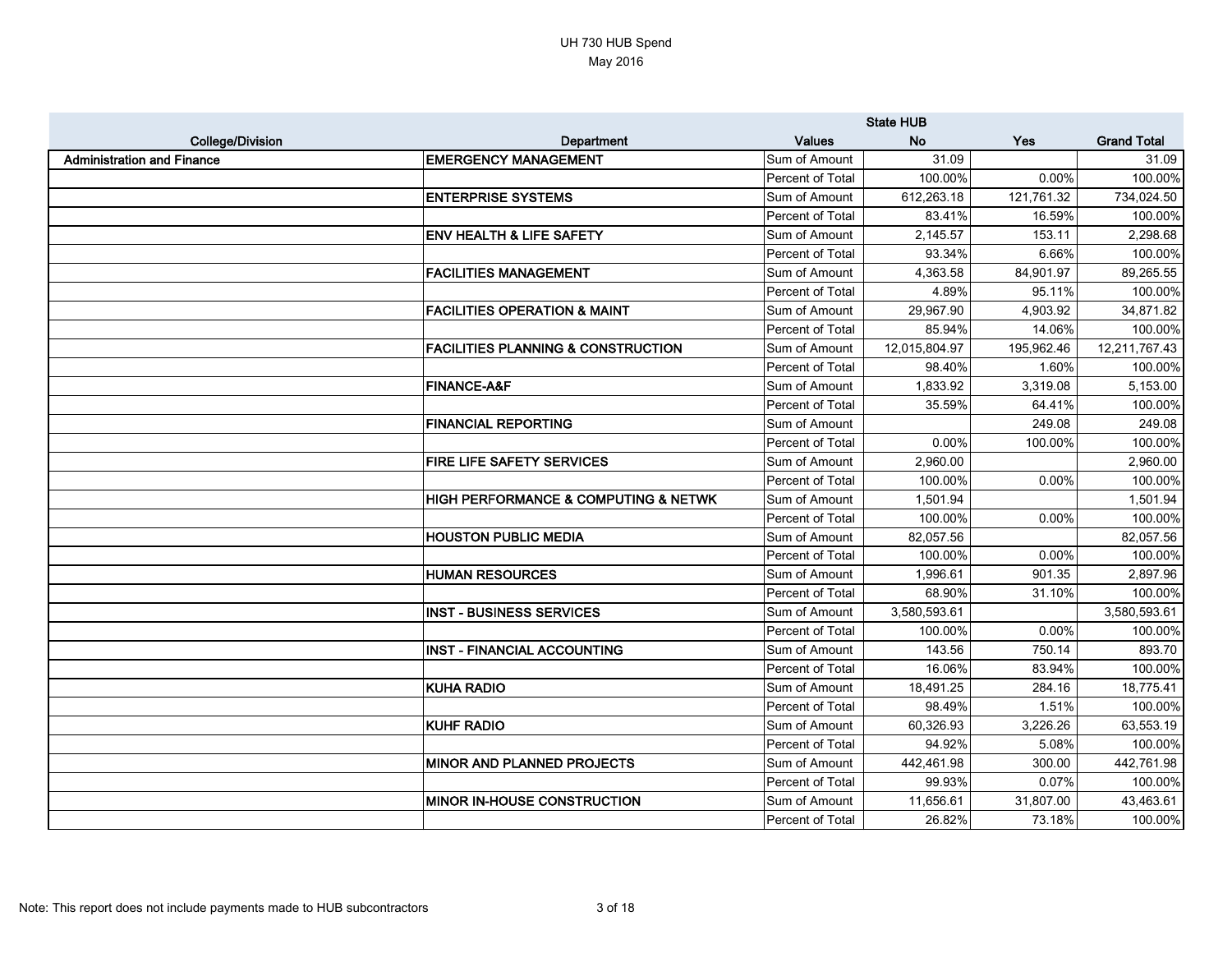|                                   |                                                | <b>State HUB</b> |             |            |                    |
|-----------------------------------|------------------------------------------------|------------------|-------------|------------|--------------------|
| <b>College/Division</b>           | Department                                     | <b>Values</b>    | <b>No</b>   | <b>Yes</b> | <b>Grand Total</b> |
| <b>Administration and Finance</b> | <b>PARKING &amp; TRANSPORTATION OPERATIONS</b> | Sum of Amount    | 200, 155.55 | 9,337.42   | 209,492.97         |
|                                   |                                                | Percent of Total | 95.54%      | 4.46%      | 100.00%            |
|                                   | PHY PLANT-AUTOMOTIVE                           | Sum of Amount    | 37,186.80   | 7,313.50   | 44,500.30          |
|                                   |                                                | Percent of Total | 83.57%      | 16.43%     | 100.00%            |
|                                   | PHY PLANT-GROUNDS MAINT                        | Sum of Amount    | 23,164.24   | 2,163.50   | 25,327.74          |
|                                   |                                                | Percent of Total | 91.46%      | 8.54%      | 100.00%            |
|                                   | <b>PHY PLANT-SOLID WASTE</b>                   | Sum of Amount    | 13,133.24   | 7,177.00   | 20,310.24          |
|                                   |                                                | Percent of Total | 64.66%      | 35.34%     | 100.00%            |
|                                   | <b>PHYSICAL PLANT</b>                          | Sum of Amount    | 124,366.10  | 601,468.58 | 725,834.68         |
|                                   |                                                | Percent of Total | 17.13%      | 82.87%     | 100.00%            |
|                                   | <b>POLICE</b>                                  | Sum of Amount    | 194,264.55  | 1,559.99   | 195,824.54         |
|                                   |                                                | Percent of Total | 99.20%      | 0.80%      | 100.00%            |
|                                   | <b>POSTAL SERVICES OPERATIONS</b>              | Sum of Amount    | 8,008.86    | 50.00      | 8,058.86           |
|                                   |                                                | Percent of Total | 99.38%      | 0.62%      | 100.00%            |
|                                   | <b>PRINTING OPERATIONS</b>                     | Sum of Amount    | 25,705.19   | 219.66     | 25,924.85          |
|                                   |                                                | Percent of Total | 99.15%      | 0.85%      | 100.00%            |
|                                   | <b>PUBLIC SAFETY SYSTEMS</b>                   | Sum of Amount    | 14,164.86   |            | 14,164.86          |
|                                   |                                                | Percent of Total | 100.00%     | 0.00%      | 100.00%            |
|                                   | PURCHASED UTILITIES                            | Sum of Amount    | 32,190.00   |            | 32,190.00          |
|                                   |                                                | Percent of Total | 100.00%     | 0.00%      | 100.00%            |
|                                   | <b>SERVICE LEVEL AGREEMENT</b>                 | Sum of Amount    |             | 233,853.11 | 233,853.11         |
|                                   |                                                | Percent of Total | 0.00%       | 100.00%    | 100.00%            |
|                                   | <b>STUDENT BUSINESS SERVICES</b>               | Sum of Amount    | 34,220.12   | 1,494.40   | 35,714.52          |
|                                   |                                                | Percent of Total | 95.82%      | 4.18%      | 100.00%            |
|                                   | <b>TECHNOLOGY SERVICES &amp; SUPPORT</b>       | Sum of Amount    | 244,884.40  | 21,303.73  | 266,188.13         |
|                                   |                                                | Percent of Total | 92.00%      | 8.00%      | 100.00%            |
|                                   | TV PUBLIC BROADCASTING                         | Sum of Amount    | 53,213.51   | 3,302.20   | 56,515.71          |
|                                   |                                                | Percent of Total | 94.16%      | 5.84%      | 100.00%            |
|                                   | UH SPORTS & ENTERTAINMENT SVC                  | Sum of Amount    | 43,797.99   |            | 43,797.99          |
|                                   |                                                | Percent of Total | 100.00%     | 0.00%      | 100.00%            |
|                                   | <b>UIT SECURITY</b>                            | Sum of Amount    | 19.47       | 0.00       | 19.47              |
|                                   |                                                | Percent of Total | 100.00%     | 0.00%      | 100.00%            |
|                                   | UNIV INFORMATION TECH PROJECTS                 | Sum of Amount    | 2,944.00    |            | 2,944.00           |
|                                   |                                                | Percent of Total | 100.00%     | 0.00%      | 100.00%            |
|                                   | UNIV PROPERTY SERVICES OPERATIONS              | Sum of Amount    | 298,258.00  |            | 298,258.00         |
|                                   |                                                | Percent of Total | 100.00%     | 0.00%      | 100.00%            |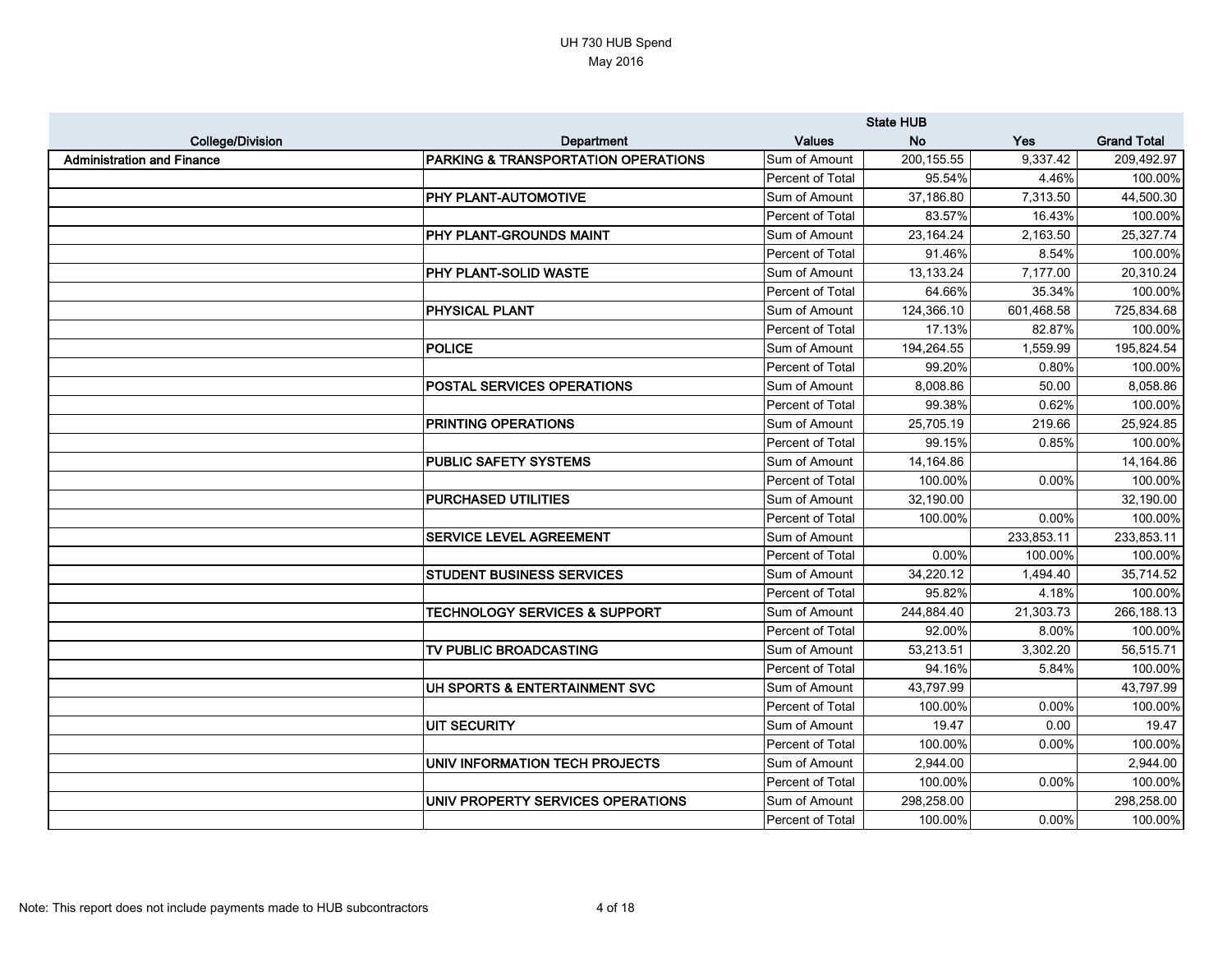|                                             |                                             |                  | <b>State HUB</b> |              |                    |
|---------------------------------------------|---------------------------------------------|------------------|------------------|--------------|--------------------|
| <b>College/Division</b>                     | Department                                  | <b>Values</b>    | <b>No</b>        | Yes          | <b>Grand Total</b> |
| <b>Administration and Finance</b>           | UNIVERSITY INFORMATION TECHNOLOGY           | Sum of Amount    | 1,378.37         | 25,053.16    | 26,431.53          |
|                                             |                                             | Percent of Total | 5.21%            | 94.79%       | 100.00%            |
| Administration and Finance Sum of Amount    |                                             |                  | 18,246,691.15    | 1,379,875.56 | 19,626,566.71      |
| Administration and Finance Percent of Total |                                             |                  | 92.97%           | 7.03%        | 100.00%            |
| Architecture                                | <b>ARCHITECTURE</b>                         | Sum of Amount    | 569.07           |              | 569.07             |
|                                             |                                             | Percent of Total | 100.00%          | 0.00%        | 100.00%            |
|                                             | <b>COMMU DESIGN CNTR SUSAN ROGERS</b>       | Sum of Amount    | 29.58            |              | 29.58              |
|                                             |                                             | Percent of Total | 100.00%          | 0.00%        | 100.00%            |
|                                             | <b>DEAN, ARCHITECTURE</b>                   | Sum of Amount    | 45,322.88        | 2,330.51     | 47,653.39          |
|                                             |                                             | Percent of Total | 95.11%           | 4.89%        | 100.00%            |
| <b>Architecture Sum of Amount</b>           |                                             |                  | 45,921.53        | 2,330.51     | 48,252.04          |
| <b>Architecture Percent of Total</b>        |                                             |                  | 95.17%           | 4.83%        | 100.00%            |
| <b>Business Administration</b>              | <b>ACCOUNTANCY AND TAXATION</b>             | Sum of Amount    | 278.76           | 996.77       | 1,275.53           |
|                                             |                                             | Percent of Total | 21.85%           | 78.15%       | 100.00%            |
|                                             | <b>ACCOUNTING CERTIFICATE PROGRAM</b>       | Sum of Amount    | 1,920.02         | 1,880.00     | 3,800.02           |
|                                             |                                             | Percent of Total | 50.53%           | 49.47%       | 100.00%            |
|                                             | <b>BAUER CAREER SERVICES CTR</b>            | Sum of Amount    | 3,983.15         | 1,190.67     | 5,173.82           |
|                                             |                                             | Percent of Total | 76.99%           | 23.01%       | 100.00%            |
|                                             | <b>BAUER COMMUNICATIONS</b>                 | Sum of Amount    | 23,124.52        |              | 23, 124.52         |
|                                             |                                             | Percent of Total | 100.00%          | 0.00%        | 100.00%            |
|                                             | <b>BAUER DIVISION OF TECHNOLOGY</b>         | Sum of Amount    | 10,306.06        | 1,302.07     | 11,608.13          |
|                                             |                                             | Percent of Total | 88.78%           | 11.22%       | 100.00%            |
|                                             | <b>BAUER EXTERNAL RELATIONS DEPT</b>        | Sum of Amount    | 8.74             | 57.11        | 65.85              |
|                                             |                                             | Percent of Total | 13.27%           | 86.73%       | 100.00%            |
|                                             | <b>BAUER GRADUATE PROFESSIONAL PROGRAMS</b> | Sum of Amount    | 9,156.97         | 264.50       | 9,421.47           |
|                                             |                                             | Percent of Total | 97.19%           | 2.81%        | 100.00%            |
|                                             | <b>CTR FOR EXECUTIVE DEVELOPMENT</b>        | Sum of Amount    | 2,087.53         |              | 2,087.53           |
|                                             |                                             | Percent of Total | 100.00%          | 0.00%        | 100.00%            |
|                                             | <b>DEAN'S OFFICE, BAUER COLLEGE</b>         | Sum of Amount    | 103,368.86       | 2,706.84     | 106,075.70         |
|                                             |                                             | Percent of Total | 97.45%           | 2.55%        | 100.00%            |
|                                             | <b>DECISION AND INFORMATION SCIEN</b>       | Sum of Amount    | 548.22           | 1,510.83     | 2,059.05           |
|                                             |                                             | Percent of Total | 26.62%           | 73.38%       | 100.00%            |
|                                             | <b>EXECUTIVE DEGREE PROGRAMS</b>            | Sum of Amount    | 90,496.89        | 5,792.69     | 96,289.58          |
|                                             |                                             | Percent of Total | 93.98%           | 6.02%        | 100.00%            |
|                                             | <b>FINANCE-BAUER COLLEGE</b>                | Sum of Amount    | 10,970.45        | 1,505.64     | 12,476.09          |
|                                             |                                             | Percent of Total | 87.93%           | 12.07%       | 100.00%            |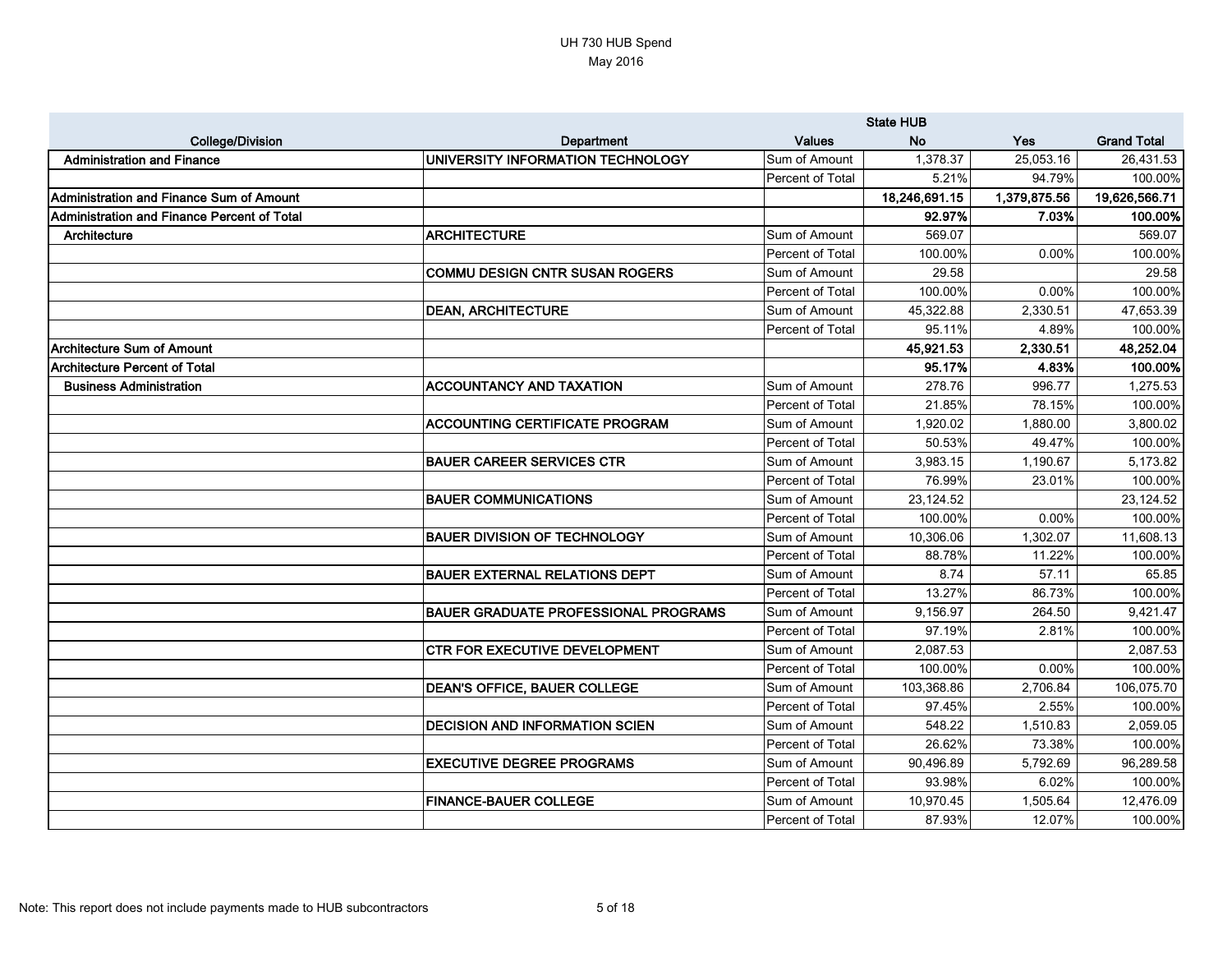|                                                 |                                              |                  | <b>State HUB</b> |            |                    |
|-------------------------------------------------|----------------------------------------------|------------------|------------------|------------|--------------------|
| <b>College/Division</b>                         | Department                                   | <b>Values</b>    | <b>No</b>        | Yes        | <b>Grand Total</b> |
| <b>Business Administration</b>                  | <b>MANAGEMENT-BAUER COLLEGE</b>              | Sum of Amount    | 66,433.34        | 1,066.41   | 67,499.75          |
|                                                 |                                              | Percent of Total | 98.42%           | 1.58%      | 100.00%            |
|                                                 | <b>MARKETING-BAUER COLLEGE</b>               | Sum of Amount    | 575.79           | 1,398.49   | 1,974.28           |
|                                                 |                                              | Percent of Total | 29.16%           | 70.84%     | 100.00%            |
|                                                 | <b>SALES EXCELLENCE INSTITUTE</b>            | Sum of Amount    | 15,314.64        | 544.22     | 15,858.86          |
|                                                 |                                              | Percent of Total | 96.57%           | 3.43%      | 100.00%            |
|                                                 | <b>SMALL BUSINESS DEV CENTER</b>             | Sum of Amount    | 15,744.82        | 9,966.87   | 25,711.69          |
|                                                 |                                              | Percent of Total | 61.24%           | 38.76%     | 100.00%            |
|                                                 | UNDERGRAD BUSINESS PROG                      | Sum of Amount    | 2,308.56         | 941.08     | 3,249.64           |
|                                                 |                                              | Percent of Total | 71.04%           | 28.96%     | 100.00%            |
|                                                 | <b>WOLFF CTR FOR ENTREPRENEURSHIP</b>        | Sum of Amount    | 1,316.27         | 729.79     | 2,046.06           |
|                                                 |                                              | Percent of Total | 64.33%           | 35.67%     | 100.00%            |
| Business Administration Sum of Amount           |                                              |                  | 357,943.59       | 31,853.98  | 389,797.57         |
| <b>Business Administration Percent of Total</b> |                                              |                  | 91.83%           | 8.17%      | 100.00%            |
| <b>Chancellor/President</b>                     | <b>BASEBALL</b>                              | Sum of Amount    | 15,432.15        |            | 15,432.15          |
|                                                 |                                              | Percent of Total | 100.00%          | 0.00%      | 100.00%            |
|                                                 | <b>COMMUNITY RELATIONS &amp; INST ACCESS</b> | Sum of Amount    | 277.19           | 66.06      | 343.25             |
|                                                 |                                              | Percent of Total | 80.75%           | 19.25%     | 100.00%            |
|                                                 | <b>FOOTBALL</b>                              | Sum of Amount    | 20,051.06        | 287.45     | 20,338.51          |
|                                                 |                                              | Percent of Total | 98.59%           | 1.41%      | 100.00%            |
|                                                 | <b>INTERCOLLEGIATE ATHLETICS</b>             | Sum of Amount    | 102,949.31       | 18,463.32  | 121,412.63         |
|                                                 |                                              | Percent of Total | 84.79%           | 15.21%     | 100.00%            |
|                                                 | <b>MEN'S BASKETBALL</b>                      | Sum of Amount    | 17,885.47        |            | 17,885.47          |
|                                                 |                                              | Percent of Total | 100.00%          | 0.00%      | 100.00%            |
|                                                 | <b>MEN'S GOLF</b>                            | Sum of Amount    | 2,173.47         |            | 2,173.47           |
|                                                 |                                              | Percent of Total | 100.00%          | 0.00%      | 100.00%            |
|                                                 | <b>MEN'S TRACK AND FIELD</b>                 | Sum of Amount    | 9,855.82         |            | 9,855.82           |
|                                                 |                                              | Percent of Total | 100.00%          | 0.00%      | 100.00%            |
|                                                 | <b>OFFICE EQUAL OPPORTUNITY SRVS</b>         | Sum of Amount    | 236.44           | 32.50      | 268.94             |
|                                                 |                                              | Percent of Total | 87.92%           | 12.08%     | 100.00%            |
|                                                 | <b>OFFICE OF SPECIAL EVENTS</b>              | Sum of Amount    | 20,105.17        | 102.73     | 20,207.90          |
|                                                 |                                              | Percent of Total | 99.49%           | 0.51%      | 100.00%            |
|                                                 | PRESIDENT                                    | Sum of Amount    | 1,296.44         | 329.75     | 1,626.19           |
|                                                 |                                              | Percent of Total | 79.72%           | 20.28%     | 100.00%            |
|                                                 | <b>STAFF COUNCIL</b>                         | Sum of Amount    | (29.98)          | 19.93      | (10.05)            |
|                                                 |                                              | Percent of Total | 298.31%          | $-198.31%$ | 100.00%            |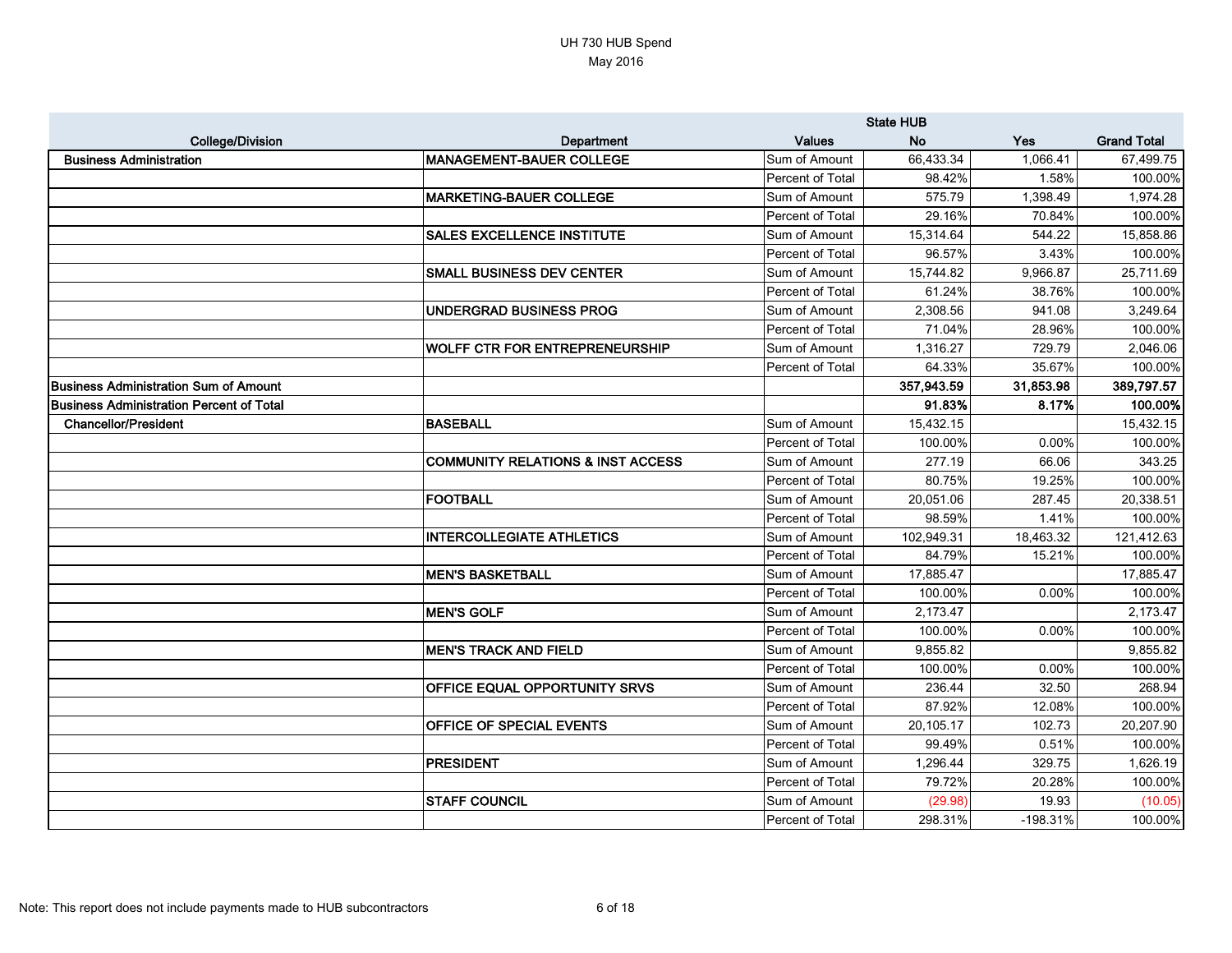|                                              |                                      |                         | <b>State HUB</b> |           |                    |
|----------------------------------------------|--------------------------------------|-------------------------|------------------|-----------|--------------------|
| <b>College/Division</b>                      | <b>Department</b>                    | <b>Values</b>           | <b>No</b>        | Yes       | <b>Grand Total</b> |
| <b>Chancellor/President</b>                  | <b>WOMEN'S BASKETBALL</b>            | Sum of Amount           | 1,449.55         |           | 1,449.55           |
|                                              |                                      | Percent of Total        | 100.00%          | 0.00%     | 100.00%            |
|                                              | <b>WOMEN'S GOLF</b>                  | Sum of Amount           | 268.26           |           | 268.26             |
|                                              |                                      | Percent of Total        | 100.00%          | 0.00%     | 100.00%            |
|                                              | <b>WOMEN'S SOCCER</b>                | Sum of Amount           | 202.56           |           | 202.56             |
|                                              |                                      | Percent of Total        | 100.00%          | 0.00%     | 100.00%            |
|                                              | <b>WOMEN'S SOFTBALL</b>              | Sum of Amount           | 9,723.64         |           | 9,723.64           |
|                                              |                                      | Percent of Total        | 100.00%          | 0.00%     | 100.00%            |
|                                              | <b>WOMEN'S SWIMMING &amp; DIVING</b> | Sum of Amount           | 4,615.00         |           | 4,615.00           |
|                                              |                                      | Percent of Total        | 100.00%          | 0.00%     | 100.00%            |
|                                              | <b>WOMEN'S TENNIS</b>                | Sum of Amount           | 30.00            |           | 30.00              |
|                                              |                                      | Percent of Total        | 100.00%          | 0.00%     | 100.00%            |
|                                              | <b>WOMEN'S VOLLEYBALL</b>            | Sum of Amount           | 1,013.82         |           | 1,013.82           |
|                                              |                                      | <b>Percent of Total</b> | 100.00%          | 0.00%     | 100.00%            |
| <b>Chancellor/President Sum of Amount</b>    |                                      |                         | 207,535.37       | 19,301.74 | 226,837.11         |
| <b>Chancellor/President Percent of Total</b> |                                      |                         | 91.49%           | 8.51%     | 100.00%            |
| <b>College of the Arts</b>                   | <b>ART</b>                           | Sum of Amount           | 12,456.28        | 3,885.81  | 16,342.09          |
|                                              |                                      | Percent of Total        | 76.22%           | 23.78%    | 100.00%            |
|                                              | <b>BAND</b>                          | Sum of Amount           | 8,328.45         |           | 8,328.45           |
|                                              |                                      | Percent of Total        | 100.00%          | 0.00%     | 100.00%            |
|                                              | <b>BLAFFER GALLERY</b>               | Sum of Amount           | 7,407.33         | 635.78    | 8,043.11           |
|                                              |                                      | Percent of Total        | 92.10%           | 7.90%     | 100.00%            |
|                                              | <b>CWMCA CENTER FOR THE ARTS</b>     | Sum of Amount           | 89,252.63        | 587.00    | 89,839.63          |
|                                              |                                      | Percent of Total        | 99.35%           | 0.65%     | 100.00%            |
|                                              | <b>MUSIC</b>                         | Sum of Amount           | 48,767.60        | 3,223.53  | 51,991.13          |
|                                              |                                      | Percent of Total        | 93.80%           | 6.20%     | 100.00%            |
|                                              | <b>THEATER</b>                       | Sum of Amount           | 13,517.44        | 503.15    | 14,020.59          |
|                                              |                                      | Percent of Total        | 96.41%           | 3.59%     | 100.00%            |
| College of the Arts Sum of Amount            |                                      |                         | 179,729.73       | 8,835.27  | 188,565.00         |
| College of the Arts Percent of Total         |                                      |                         | 95.31%           | 4.69%     | 100.00%            |
| Education                                    | <b>ASIAN AMERICAN STUDIES</b>        | Sum of Amount           | 142.48           |           | 142.48             |
|                                              |                                      | Percent of Total        | 100.00%          | 0.00%     | 100.00%            |
|                                              | CENTER FOR INFO TECH IN EDUCATION    | Sum of Amount           | 4,437.12         |           | 4,437.12           |
|                                              |                                      | Percent of Total        | 100.00%          | 0.00%     | 100.00%            |
|                                              | <b>CHARTER SCHOOL</b>                | Sum of Amount           | 7,621.68         | 551.65    | 8,173.33           |
|                                              |                                      | Percent of Total        | 93.25%           | 6.75%     | 100.00%            |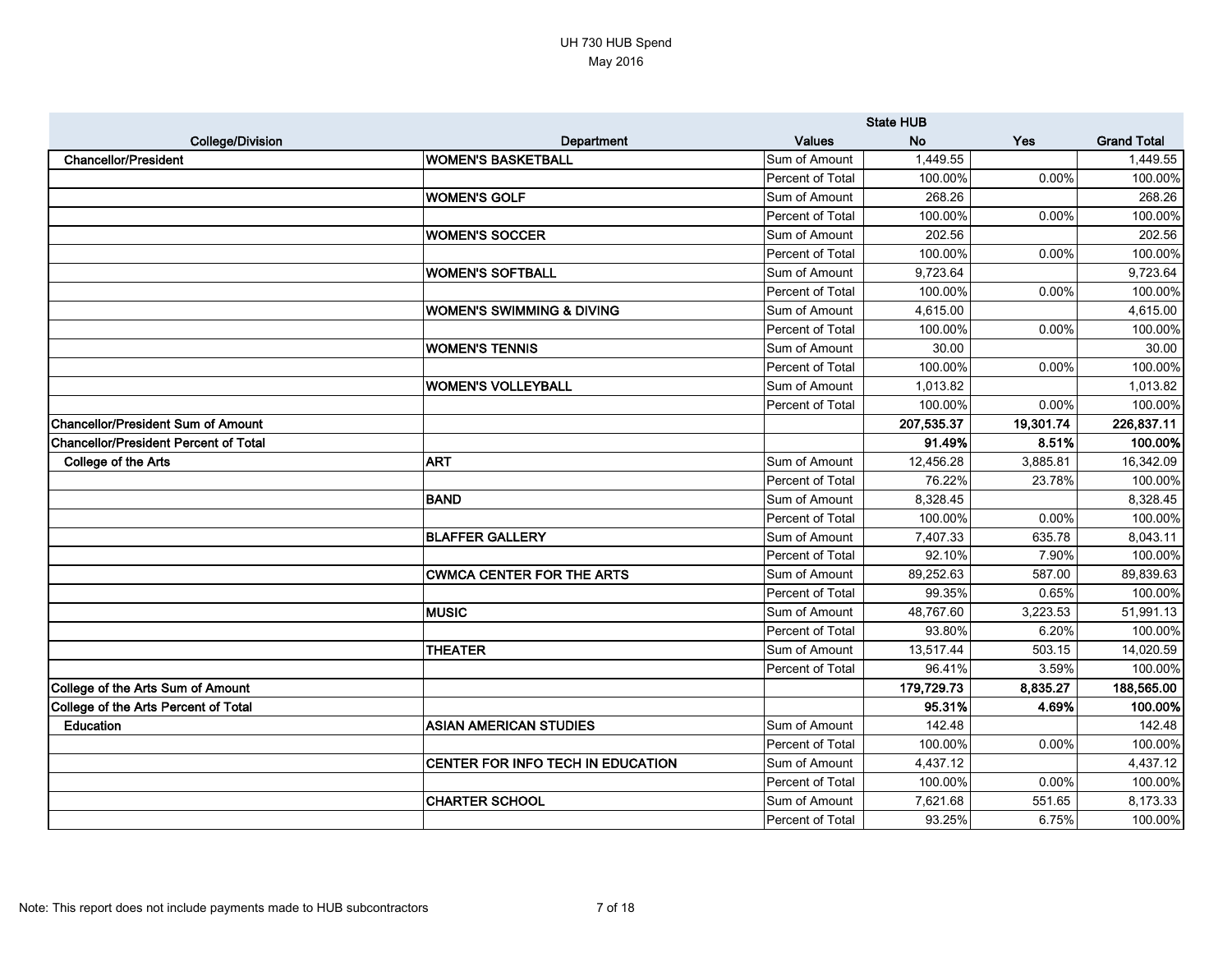|                                   |                                                  | <b>State HUB</b> |            |           |                    |
|-----------------------------------|--------------------------------------------------|------------------|------------|-----------|--------------------|
| <b>College/Division</b>           | <b>Department</b>                                | <b>Values</b>    | <b>No</b>  | Yes       | <b>Grand Total</b> |
| Education                         | <b>CONSISTENCY MGMT &amp; COOP DISCIP</b>        | Sum of Amount    | 2,155.68   |           | 2,155.68           |
|                                   |                                                  | Percent of Total | 100.00%    | 0.00%     | 100.00%            |
|                                   | <b>CURRICULUM AND INSTRUCTION</b>                | Sum of Amount    | 7,042.90   | 195.56    | 7,238.46           |
|                                   |                                                  | Percent of Total | 97.30%     | 2.70%     | 100.00%            |
|                                   | <b>DEAN, EDUCATION</b>                           | Sum of Amount    | 16,254.45  | 2,646.55  | 18,901.00          |
|                                   |                                                  | Percent of Total | 86.00%     | 14.00%    | 100.00%            |
|                                   | ED LEADERSHIP & POLICY STUDIES                   | Sum of Amount    | 239.60     | 545.49    | 785.09             |
|                                   |                                                  | Percent of Total | 30.52%     | 69.48%    | 100.00%            |
|                                   | <b>PSYCH, HEALTH &amp; LEARNING SCIENCE</b>      | Sum of Amount    | 26,034.57  | 2,753.08  | 28,787.65          |
|                                   |                                                  | Percent of Total | 90.44%     | 9.56%     | 100.00%            |
| <b>Education Sum of Amount</b>    |                                                  |                  | 63,928.48  | 6,692.33  | 70,620.81          |
| <b>Education Percent of Total</b> |                                                  |                  | 90.52%     | 9.48%     | 100.00%            |
| Engineering                       | <b>BIOMEDICAL ENGINEERING</b>                    | Sum of Amount    | 173,439.87 | 11.18     | 173,451.05         |
|                                   |                                                  | Percent of Total | 99.99%     | 0.01%     | 100.00%            |
|                                   | <b>CHEMICAL ENGINEERING</b>                      | Sum of Amount    | 47,305.31  | 34,623.53 | 81,928.84          |
|                                   |                                                  | Percent of Total | 57.74%     | 42.26%    | 100.00%            |
|                                   | <b>CIVIL ENGINEERING</b>                         | Sum of Amount    | 62,779.35  | 2,713.97  | 65,493.32          |
|                                   |                                                  | Percent of Total | 95.86%     | 4.14%     | 100.00%            |
|                                   | <b>COMPOSITE ENGR APPLICATIONS CT</b>            | Sum of Amount    | 384.66     |           | 384.66             |
|                                   |                                                  | Percent of Total | 100.00%    | 0.00%     | 100.00%            |
|                                   | <b>CTR FOR NEURO-ENG &amp; COGNITIVE SCIENCE</b> | Sum of Amount    | 82.21      |           | 82.21              |
|                                   |                                                  | Percent of Total | 100.00%    | 0.00%     | 100.00%            |
|                                   | <b>DEAN, ENGINEERING</b>                         | Sum of Amount    | 62,932.19  | 15,967.50 | 78,899.69          |
|                                   |                                                  | Percent of Total | 79.76%     | 20.24%    | 100.00%            |
|                                   | <b>ELECTRICAL ENGINEERING</b>                    | Sum of Amount    | 118,921.28 | 22,375.59 | 141,296.87         |
|                                   |                                                  | Percent of Total | 84.16%     | 15.84%    | 100.00%            |
|                                   | <b>ENGINEERING SERVICES</b>                      | Sum of Amount    | 7,779.72   | 170.30    | 7,950.02           |
|                                   |                                                  | Percent of Total | 97.86%     | 2.14%     | 100.00%            |
|                                   | <b>INDUSTRIAL ENGINEERING</b>                    | Sum of Amount    | 561.41     | 846.95    | 1,408.36           |
|                                   |                                                  | Percent of Total | 39.86%     | 60.14%    | 100.00%            |
|                                   | <b>INTEGRATED BIO &amp; NANO SYSTEM</b>          | Sum of Amount    | 5,188.70   | 89.91     | 5,278.61           |
|                                   |                                                  | Percent of Total | 98.30%     | 1.70%     | 100.00%            |
|                                   | <b>MECHANICAL ENGINEERING</b>                    | Sum of Amount    | 117,230.77 | 7,692.53  | 124,923.30         |
|                                   |                                                  | Percent of Total | 93.84%     | 6.16%     | 100.00%            |
|                                   | NATL CTR FOR AIRBORNE LASER MAPPING              | Sum of Amount    | 24,837.33  | 225.40    | 25,062.73          |
|                                   |                                                  | Percent of Total | 99.10%     | 0.90%     | 100.00%            |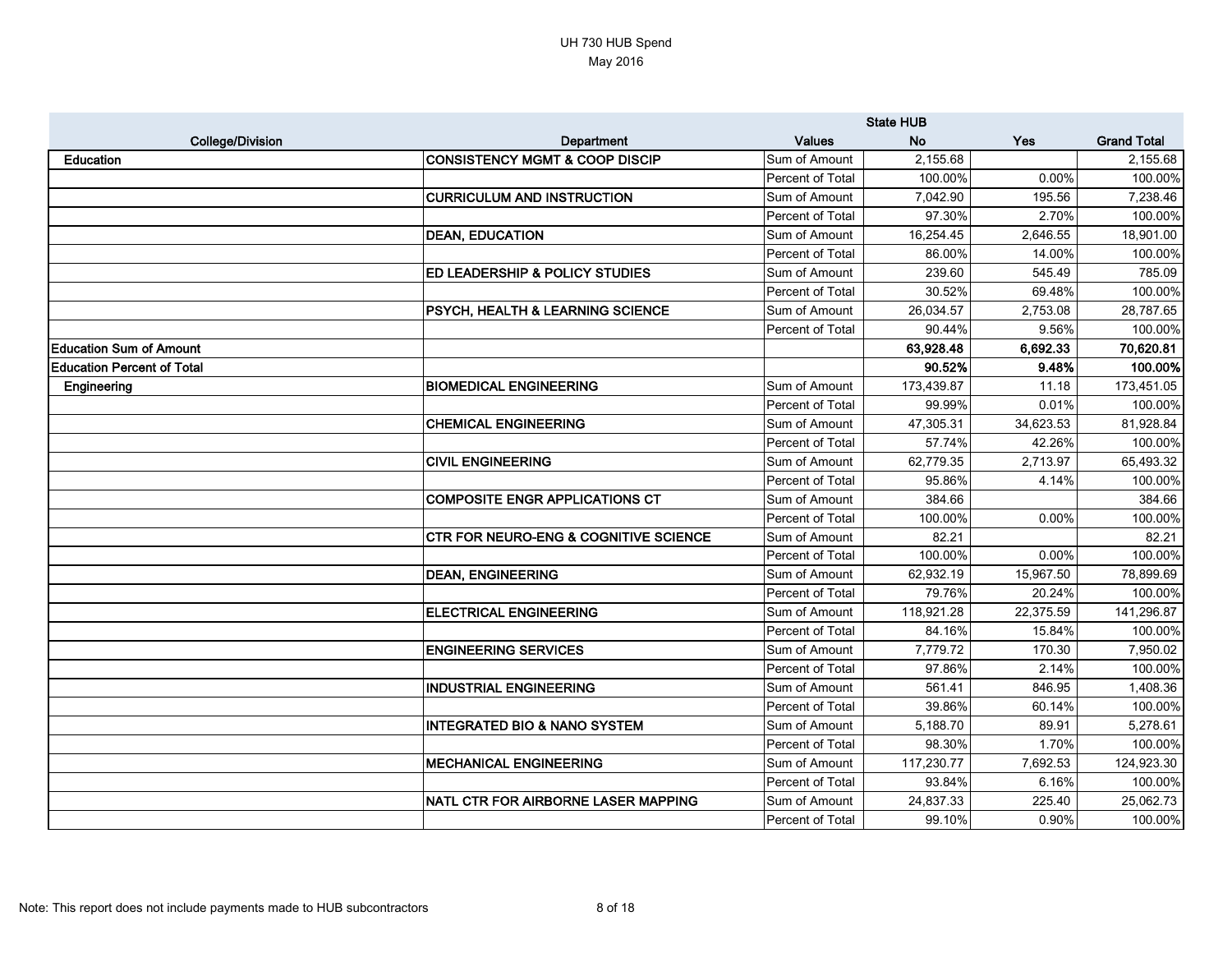|                                                         |                                           |                  | <b>State HUB</b> |           |                    |
|---------------------------------------------------------|-------------------------------------------|------------------|------------------|-----------|--------------------|
| <b>College/Division</b>                                 | <b>Department</b>                         | <b>Values</b>    | <b>No</b>        | Yes       | <b>Grand Total</b> |
| Engineering                                             | <b>PETROLEUM ENGINEERING</b>              | Sum of Amount    | 17,495.54        | 346.91    | 17,842.45          |
|                                                         |                                           | Percent of Total | 98.06%           | 1.94%     | 100.00%            |
| <b>Engineering Sum of Amount</b>                        |                                           |                  | 638,938.34       | 85,063.77 | 724,002.11         |
| <b>Engineering Percent of Total</b>                     |                                           |                  | 88.25%           | 11.75%    | 100.00%            |
| <b>Graduate College of Social Work</b>                  | <b>ALUMNI, CAREER &amp; DEVELOPMENT</b>   | Sum of Amount    | 358.18           | 25.30     | 383.48             |
|                                                         |                                           | Percent of Total | 93.40%           | 6.60%     | 100.00%            |
|                                                         | <b>AMERICAN HUMANICS</b>                  | Sum of Amount    | 336.25           |           | 336.25             |
|                                                         |                                           | Percent of Total | 100.00%          | 0.00%     | 100.00%            |
|                                                         | <b>CHILD &amp; FAMILY CENTER</b>          | Sum of Amount    | 5,229.68         | 1,011.28  | 6,240.96           |
|                                                         |                                           | Percent of Total | 83.80%           | 16.20%    | 100.00%            |
|                                                         | <b>CTR DRUG &amp; SOCIAL POLICY RESRC</b> | Sum of Amount    | 243.75           |           | 243.75             |
|                                                         |                                           | Percent of Total | 100.00%          | 0.00%     | 100.00%            |
|                                                         | <b>CTR FOR HEALTH EQUITY &amp; EVAL</b>   | Sum of Amount    | 986.51           |           | 986.51             |
|                                                         |                                           | Percent of Total | 100.00%          | 0.00%     | 100.00%            |
|                                                         | <b>DEAN, SOCIAL WORK</b>                  | Sum of Amount    | 4,428.41         | 834.32    | 5,262.73           |
|                                                         |                                           | Percent of Total | 84.15%           | 15.85%    | 100.00%            |
|                                                         | <b>FIELD OFFICE</b>                       | Sum of Amount    | 1,804.50         |           | 1,804.50           |
|                                                         |                                           | Percent of Total | 100.00%          | 0.00%     | 100.00%            |
|                                                         | <b>GCSW INFORMATION TECHNOLOGY</b>        | Sum of Amount    | 1,334.71         |           | 1,334.71           |
|                                                         |                                           | Percent of Total | 100.00%          | 0.00%     | 100.00%            |
|                                                         | <b>GULEN INSTITUTE</b>                    | Sum of Amount    | 185.19           |           | 185.19             |
|                                                         |                                           | Percent of Total | 100.00%          | 0.00%     | 100.00%            |
|                                                         | <b>PHD PROGRAM</b>                        | Sum of Amount    | 48.95            | 36.40     | 85.35              |
|                                                         |                                           | Percent of Total | 57.35%           | 42.65%    | 100.00%            |
| <b>Graduate College of Social Work Sum of Amount</b>    |                                           |                  | 14,956.13        | 1,907.30  | 16,863.43          |
| <b>Graduate College of Social Work Percent of Total</b> |                                           |                  | 88.69%           | 11.31%    | 100.00%            |
| <b>Honors College</b>                                   | <b>DEAN, HONORS COLLEGE</b>               | Sum of Amount    | 76,373.55        | 1,696.31  | 78,069.86          |
|                                                         |                                           | Percent of Total | 97.83%           | 2.17%     | 100.00%            |
|                                                         | <b>OFFICE OF UNDERGRADUATE RESEARCH</b>   | Sum of Amount    | 436.45           |           | 436.45             |
|                                                         |                                           | Percent of Total | 100.00%          | 0.00%     | 100.00%            |
| Honors College Sum of Amount                            |                                           |                  | 76,810.00        | 1,696.31  | 78,506.31          |
| Honors College Percent of Total                         |                                           |                  | 97.84%           | 2.16%     | 100.00%            |
| <b>Hotel and Restaurant Management</b>                  | <b>DEAN, HOTEL &amp; RESTAURANT MANAG</b> | Sum of Amount    | 9,573.30         | 1,370.55  | 10,943.85          |
|                                                         |                                           | Percent of Total | 87.48%           | 12.52%    | 100.00%            |
|                                                         | <b>HOTEL AND RESTAURANT MANAGEMENT</b>    | Sum of Amount    | 376,719.10       | 14,282.25 | 391,001.35         |
|                                                         |                                           | Percent of Total | 96.35%           | 3.65%     | 100.00%            |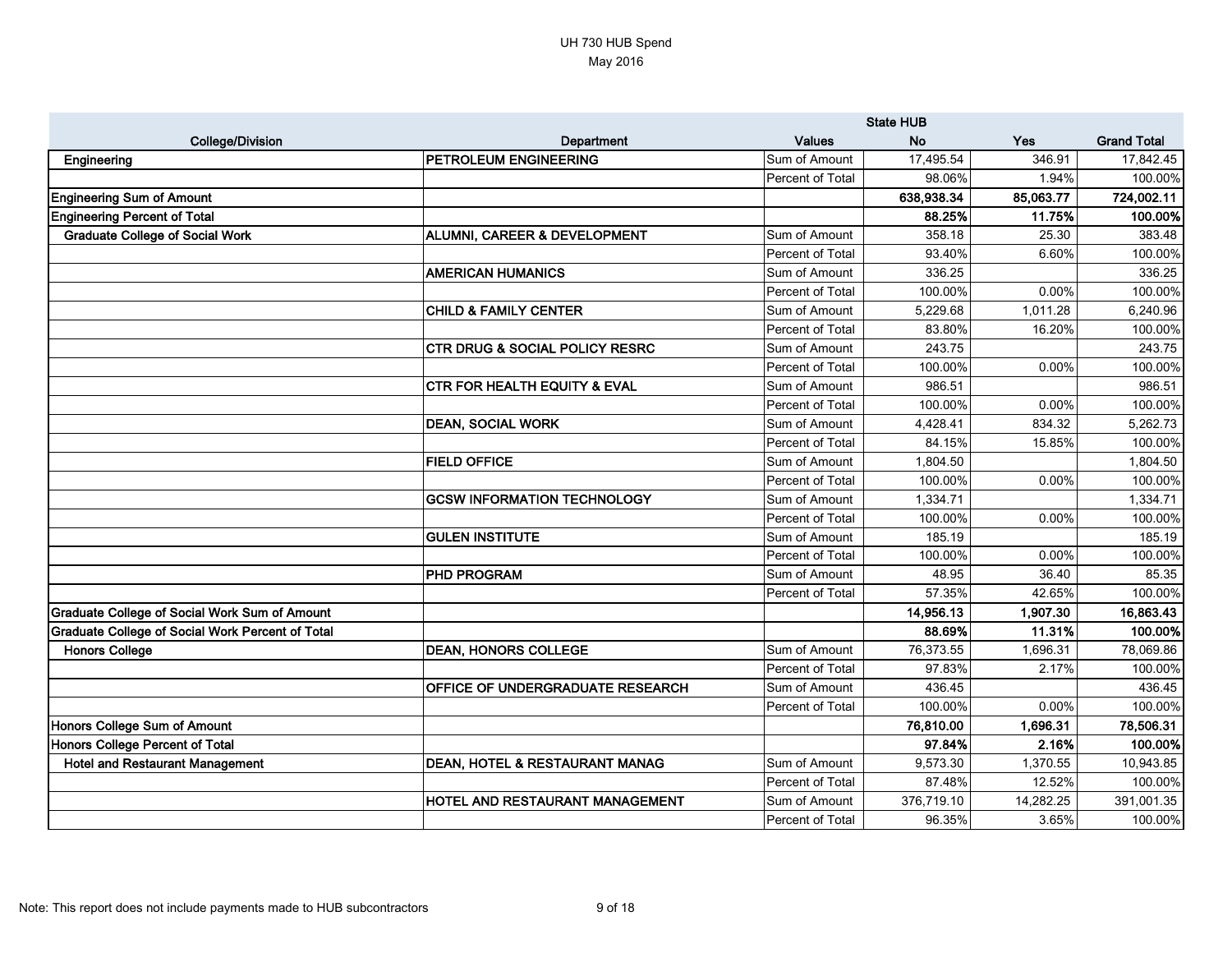|                                                  |                                          |                  | <b>State HUB</b> |           |                    |  |
|--------------------------------------------------|------------------------------------------|------------------|------------------|-----------|--------------------|--|
| <b>College/Division</b>                          | <b>Department</b>                        | <b>Values</b>    | <b>No</b>        | Yes       | <b>Grand Total</b> |  |
| Hotel and Restaurant Management Sum of Amount    |                                          |                  | 386,292.40       | 15,652.80 | 401,945.20         |  |
| Hotel and Restaurant Management Percent of Total |                                          |                  | 96.11%           | 3.89%     | 100.00%            |  |
| <b>Law Center</b>                                | <b>ASSOCIATE DEAN, LAW</b>               | Sum of Amount    | 1,205.00         |           | 1,205.00           |  |
|                                                  |                                          | Percent of Total | 100.00%          | 0.00%     | 100.00%            |  |
|                                                  | <b>BLAKELEY INSTITUTE</b>                | Sum of Amount    | 934.77           | 488.31    | 1,423.08           |  |
|                                                  |                                          | Percent of Total | 65.69%           | 34.31%    | 100.00%            |  |
|                                                  | <b>BUSINESS SERVICES, LAW</b>            | Sum of Amount    | 3,395.30         | 3,055.06  | 6,450.36           |  |
|                                                  |                                          | Percent of Total | 52.64%           | 47.36%    | 100.00%            |  |
|                                                  | <b>CAREER SERVICES, LAW</b>              | Sum of Amount    | 969.07           | 314.10    | 1,283.17           |  |
|                                                  |                                          | Percent of Total | 75.52%           | 24.48%    | 100.00%            |  |
|                                                  | <b>CENTER PROGRAMS, LAW</b>              | Sum of Amount    | 17.05            |           | 17.05              |  |
|                                                  |                                          | Percent of Total | 100.00%          | 0.00%     | 100.00%            |  |
|                                                  | <b>CHILDREN, LAW &amp; POLICY</b>        | Sum of Amount    | 1,243.50         |           | 1,243.50           |  |
|                                                  |                                          | Percent of Total | 100.00%          | 0.00%     | 100.00%            |  |
|                                                  | <b>DEAN, LAW</b>                         | Sum of Amount    | 2,310.66         |           | 2,310.66           |  |
|                                                  |                                          | Percent of Total | 100.00%          | 0.00%     | 100.00%            |  |
|                                                  | <b>EXTERNAL AFFAIRS, LAW</b>             | Sum of Amount    | 536.32           | 612.88    | 1,149.20           |  |
|                                                  |                                          | Percent of Total | 46.67%           | 53.33%    | 100.00%            |  |
|                                                  | <b>FACILITIES, LAW</b>                   | Sum of Amount    | 8,793.84         | 822.99    | 9,616.83           |  |
|                                                  |                                          | Percent of Total | 91.44%           | 8.56%     | 100.00%            |  |
|                                                  | <b>FACULTY SUPPORT LAW</b>               | Sum of Amount    | 4,850.54         | 1,857.51  | 6,708.05           |  |
|                                                  |                                          | Percent of Total | 72.31%           | 27.69%    | 100.00%            |  |
|                                                  | HEALTH LAW & POLICY INSTITUTE            | Sum of Amount    | 932.19           | 421.20    | 1,353.39           |  |
|                                                  |                                          | Percent of Total | 68.88%           | 31.12%    | 100.00%            |  |
|                                                  | <b>LAW FOUNDATION</b>                    | Sum of Amount    | 216.50           | 5.00      | 221.50             |  |
|                                                  |                                          | Percent of Total | 97.74%           | 2.26%     | 100.00%            |  |
|                                                  | <b>LAW INFORMATION TECHNOLOGY</b>        | Sum of Amount    | 2,450.79         | 662.57    | 3,113.36           |  |
|                                                  |                                          | Percent of Total | 78.72%           | 21.28%    | 100.00%            |  |
|                                                  | <b>LAW LIBRARY</b>                       | Sum of Amount    | 6,105.18         | 293.95    | 6,399.13           |  |
|                                                  |                                          | Percent of Total | 95.41%           | 4.59%     | 100.00%            |  |
|                                                  | <b>LEGAL AID CLINIC, LAW</b>             | Sum of Amount    | 373.59           | 573.08    | 946.67             |  |
|                                                  |                                          | Percent of Total | 39.46%           | 60.54%    | 100.00%            |  |
|                                                  | <b>LEGAL RESEARCH &amp; WRITING, LAW</b> | Sum of Amount    | 583.96           | 162.06    | 746.02             |  |
|                                                  |                                          | Percent of Total | 78.28%           | 21.72%    | 100.00%            |  |
|                                                  | <b>PUBLIC RELS &amp; MARKETING, LAW</b>  | Sum of Amount    | 15,996.83        |           | 15,996.83          |  |
|                                                  |                                          | Percent of Total | 100.00%          | 0.00%     | 100.00%            |  |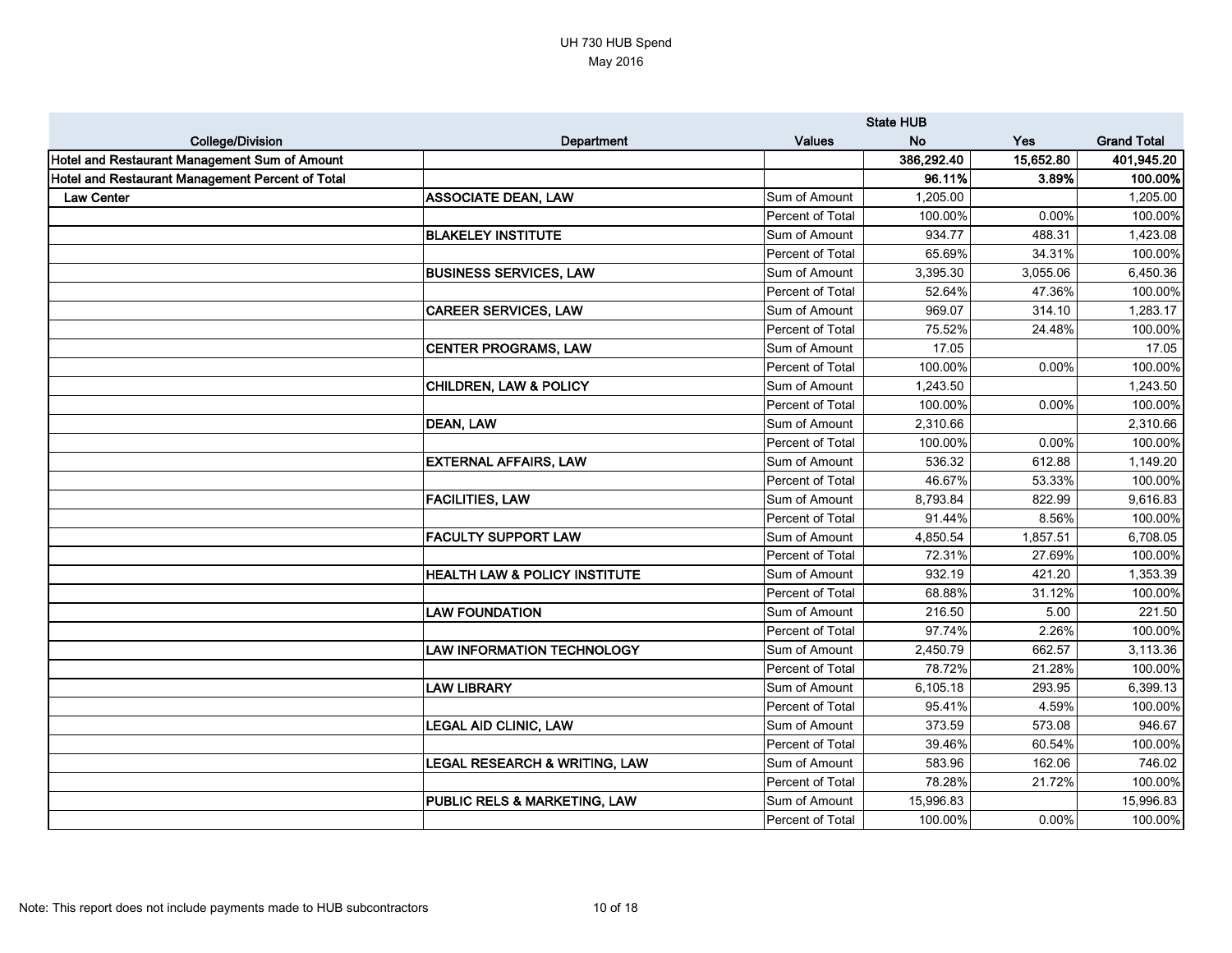|                                         |                                         | <b>State HUB</b> |           |           |                    |
|-----------------------------------------|-----------------------------------------|------------------|-----------|-----------|--------------------|
| <b>College/Division</b>                 | <b>Department</b>                       | <b>Values</b>    | <b>No</b> | Yes       | <b>Grand Total</b> |
| <b>Law Center</b>                       | <b>STUDENT ORGANIZATION, LAW</b>        | Sum of Amount    | 6,636.35  |           | 6,636.35           |
|                                         |                                         | Percent of Total | 100.00%   | 0.00%     | 100.00%            |
|                                         | <b>STUDENT SERVICES, LAW</b>            | Sum of Amount    | 19,009.45 | 5,632.82  | 24,642.27          |
|                                         |                                         | Percent of Total | 77.14%    | 22.86%    | 100.00%            |
| Law Center Sum of Amount                |                                         |                  | 76,560.89 | 14,901.53 | 91,462.42          |
| <b>Law Center Percent of Total</b>      |                                         |                  | 83.71%    | 16.29%    | 100.00%            |
| <b>Liberal Arts and Social Sciences</b> | <b>AEROSPACE STUDIES</b>                | Sum of Amount    | 1,626.34  |           | 1,626.34           |
|                                         |                                         | Percent of Total | 100.00%   | 0.00%     | 100.00%            |
|                                         | <b>AFRICAN-AMERICAN STUDIES</b>         | Sum of Amount    | 2,450.40  | 1,039.88  | 3,490.28           |
|                                         |                                         | Percent of Total | 70.21%    | 29.79%    | 100.00%            |
|                                         | <b>ARTE PUBLICO</b>                     | Sum of Amount    | 24,782.42 | 416.34    | 25,198.76          |
|                                         |                                         | Percent of Total | 98.35%    | 1.65%     | 100.00%            |
|                                         | <b>CENTER FOR PUBLIC HISTORY</b>        | Sum of Amount    | 4,984.96  |           | 4,984.96           |
|                                         |                                         | Percent of Total | 100.00%   | 0.00%     | 100.00%            |
|                                         | <b>COMMUNICATION</b>                    | Sum of Amount    | 13,383.60 | 582.70    | 13,966.30          |
|                                         |                                         | Percent of Total | 95.83%    | 4.17%     | 100.00%            |
|                                         | <b>COMMUNICATIONS DISORDERS</b>         | Sum of Amount    | 6,717.97  | 652.54    | 7,370.51           |
|                                         |                                         | Percent of Total | 91.15%    | 8.85%     | 100.00%            |
|                                         | <b>COMPARATIVE CULTURAL STUDIES</b>     | Sum of Amount    | 6,226.11  | 1,332.78  | 7,558.89           |
|                                         |                                         | Percent of Total | 82.37%    | 17.63%    | 100.00%            |
|                                         | <b>DEAN, LIBERAL ARTS &amp; SOC SCI</b> | Sum of Amount    | 8,731.79  | 718.72    | 9,450.51           |
|                                         |                                         | Percent of Total | 92.39%    | 7.61%     | 100.00%            |
|                                         | <b>ECONOMICS</b>                        | Sum of Amount    | 4,052.41  | 3,199.73  | 7,252.14           |
|                                         |                                         | Percent of Total | 55.88%    | 44.12%    | 100.00%            |
|                                         | <b>ENGLISH</b>                          | Sum of Amount    | 29,753.19 | 816.21    | 30,569.40          |
|                                         |                                         | Percent of Total | 97.33%    | 2.67%     | 100.00%            |
|                                         | <b>HEALTH AND HUMAN PERFORMANCE</b>     | Sum of Amount    | 47,658.99 | 728.31    | 48,387.30          |
|                                         |                                         | Percent of Total | 98.49%    | 1.51%     | 100.00%            |
|                                         | <b>HISPANIC STUDIES</b>                 | Sum of Amount    | 2,461.62  | 380.08    | 2,841.70           |
|                                         |                                         | Percent of Total | 86.62%    | 13.38%    | 100.00%            |
|                                         | <b>HISTORY</b>                          | Sum of Amount    | 2,277.44  | 82.42     | 2,359.86           |
|                                         |                                         | Percent of Total | 96.51%    | 3.49%     | 100.00%            |
|                                         | <b>HOBBY CENTER FOR PUBLIC POLICY</b>   | Sum of Amount    | 5,385.47  | 492.64    | 5,878.11           |
|                                         |                                         | Percent of Total | 91.62%    | 8.38%     | 100.00%            |
|                                         | <b>MEXICAN-AMERICAN STUDIES</b>         | Sum of Amount    | 7,219.73  | 789.01    | 8,008.74           |
|                                         |                                         | Percent of Total | 90.15%    | 9.85%     | 100.00%            |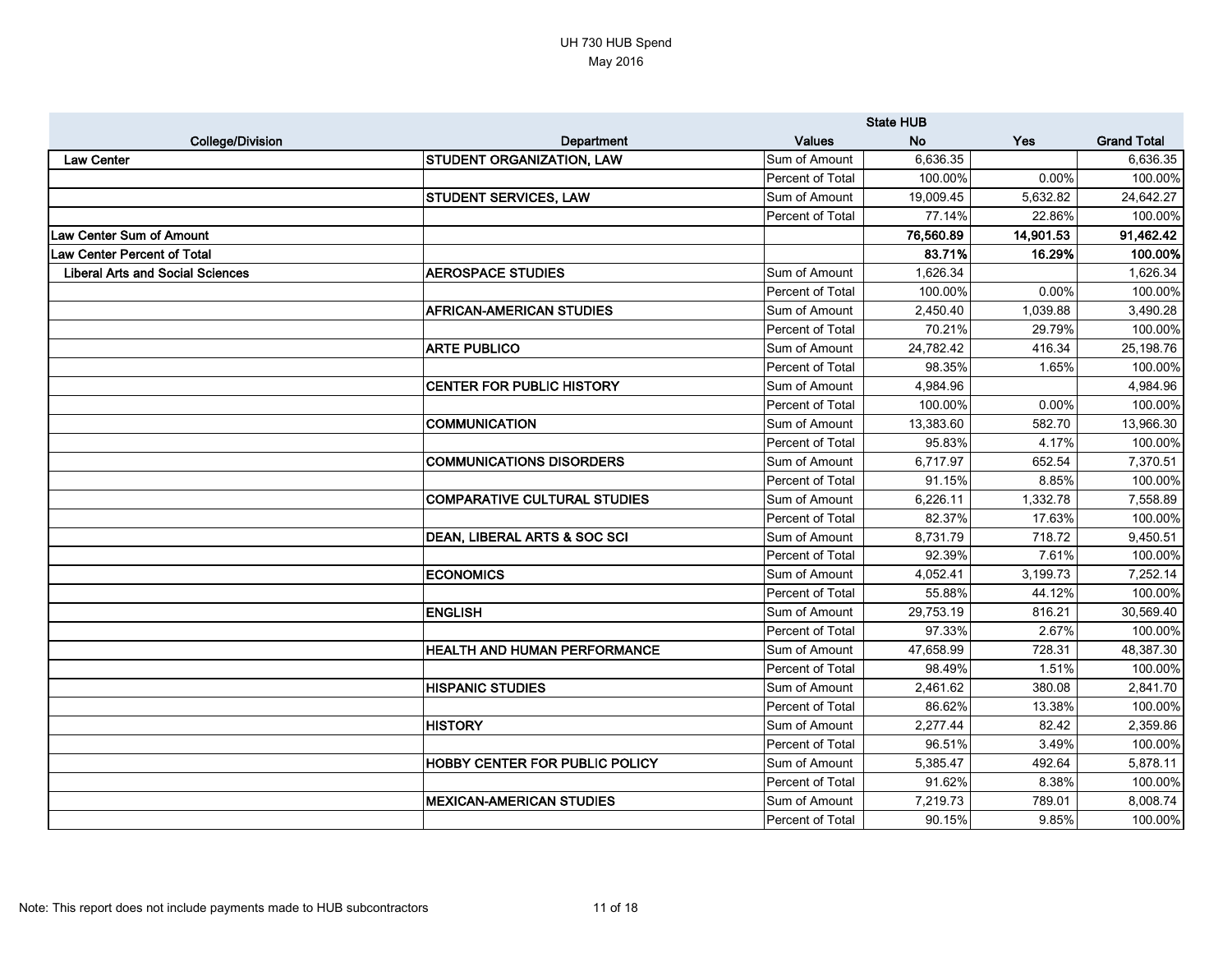|                                                       |                                                       | <b>State HUB</b> |            |           |                    |
|-------------------------------------------------------|-------------------------------------------------------|------------------|------------|-----------|--------------------|
| <b>College/Division</b>                               | Department                                            | <b>Values</b>    | <b>No</b>  | Yes       | <b>Grand Total</b> |
| <b>Liberal Arts and Social Sciences</b>               | <b>MILITARY SCIENCE</b>                               | Sum of Amount    | 2,165.21   |           | 2,165.21           |
|                                                       |                                                       | Percent of Total | 100.00%    | 0.00%     | 100.00%            |
|                                                       | <b>MODERN AND CLASSICAL LANGUAGES</b>                 | Sum of Amount    | 2,180.48   | 199.03    | 2,379.51           |
|                                                       |                                                       | Percent of Total | 91.64%     | 8.36%     | 100.00%            |
|                                                       | <b>PHILOSOPHY</b>                                     | Sum of Amount    | 718.76     | 228.79    | 947.55             |
|                                                       |                                                       | Percent of Total | 75.85%     | 24.15%    | 100.00%            |
|                                                       | <b>POLITICAL SCIENCE</b>                              | Sum of Amount    | 815.60     | 3,414.19  | 4,229.79           |
|                                                       |                                                       | Percent of Total | 19.28%     | 80.72%    | 100.00%            |
|                                                       | <b>PSYCHOLOGY</b>                                     | Sum of Amount    | 87,125.49  | 1,679.95  | 88,805.44          |
|                                                       |                                                       | Percent of Total | 98.11%     | 1.89%     | 100.00%            |
|                                                       | <b>PUBLIC ADMINISTRATION PROGRAM</b>                  | Sum of Amount    | 1,606.00   |           | 1,606.00           |
|                                                       |                                                       | Percent of Total | 100.00%    | 0.00%     | 100.00%            |
|                                                       | <b>SOCIOLOGY</b>                                      | Sum of Amount    | 1,805.51   | 243.25    | 2,048.76           |
|                                                       |                                                       | Percent of Total | 88.13%     | 11.87%    | 100.00%            |
|                                                       | <b>WOMEN'S STUDIES PROGRAM</b>                        | Sum of Amount    | 823.11     | 179.97    | 1,003.08           |
|                                                       |                                                       | Percent of Total | 82.06%     | 17.94%    | 100.00%            |
| <b>Liberal Arts and Social Sciences Sum of Amount</b> |                                                       |                  | 264,952.60 | 17,176.54 | 282,129.14         |
| Liberal Arts and Social Sciences Percent of Total     |                                                       |                  | 93.91%     | 6.09%     | 100.00%            |
| Library                                               | <b>UNIVERSITY LIBRARIES</b>                           | Sum of Amount    | 681,584.39 | 21,441.98 | 703,026.37         |
|                                                       |                                                       | Percent of Total | 96.95%     | 3.05%     | 100.00%            |
| <b>Library Sum of Amount</b>                          |                                                       |                  | 681,584.39 | 21,441.98 | 703,026.37         |
| <b>Library Percent of Total</b>                       |                                                       |                  | 96.95%     | 3.05%     | 100.00%            |
| <b>Natural Science and Mathematics</b>                | <b>BIOLOGY &amp; BIOCHEMISTRY</b>                     | Sum of Amount    | 222,596.73 | 1,633.75  | 224,230.48         |
|                                                       |                                                       | Percent of Total | 99.27%     | 0.73%     | 100.00%            |
|                                                       | <b>BIOLOGY OF BEHAVIOR INSTITUTE</b>                  | Sum of Amount    | 1,786.22   |           | 1,786.22           |
|                                                       |                                                       | Percent of Total | 100.00%    | 0.00%     | 100.00%            |
|                                                       | <b>CHEMISTRY</b>                                      | Sum of Amount    | 213,615.94 | 2,503.72  | 216,119.66         |
|                                                       |                                                       | Percent of Total | 98.84%     | 1.16%     | 100.00%            |
|                                                       | <b>COMPUTER SCIENCE</b>                               | Sum of Amount    | 14,528.82  | 1,171.91  | 15,700.73          |
|                                                       |                                                       | Percent of Total | 92.54%     | 7.46%     | 100.00%            |
|                                                       | <b>CTR FOR APPLIED GEOSC &amp; ENERGY (CAGE)</b>      | Sum of Amount    | 80.14      |           | 80.14              |
|                                                       |                                                       | Percent of Total | 100.00%    | 0.00%     | 100.00%            |
|                                                       | <b>CTR FOR NUCLEAR RECEPTORS &amp; CELL SIGNALING</b> | Sum of Amount    | 32,049.43  | 181.13    | 32,230.56          |
|                                                       |                                                       | Percent of Total | 99.44%     | 0.56%     | 100.00%            |
|                                                       | <b>DEAN, NATURAL SCIENCE &amp; MATHE</b>              | Sum of Amount    | 27,034.16  | 5,824.51  | 32,858.67          |
|                                                       |                                                       | Percent of Total | 82.27%     | 17.73%    | 100.00%            |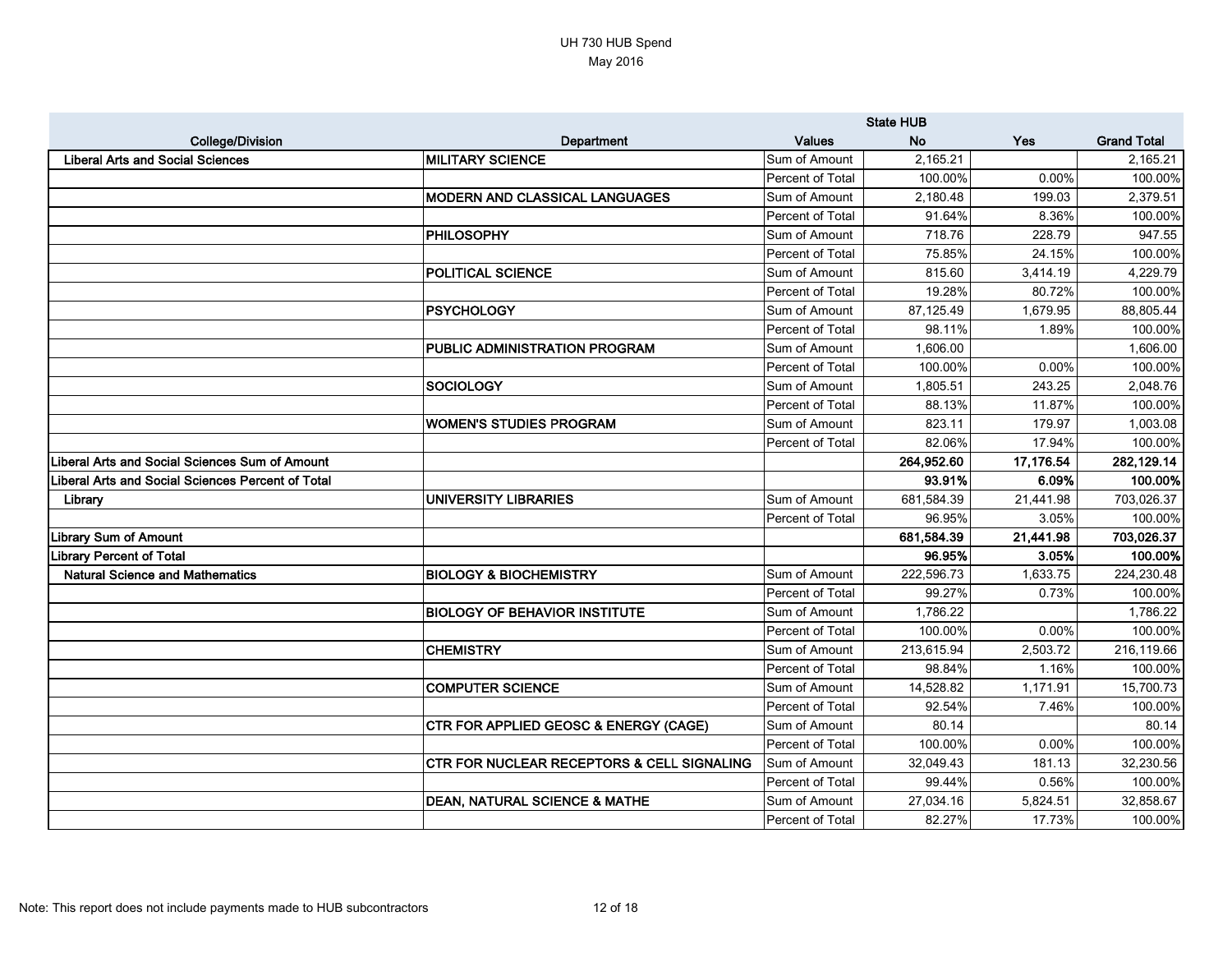|                                                  |                                            | <b>State HUB</b> |              |            |                    |
|--------------------------------------------------|--------------------------------------------|------------------|--------------|------------|--------------------|
| <b>College/Division</b>                          | Department                                 | <b>Values</b>    | <b>No</b>    | <b>Yes</b> | <b>Grand Total</b> |
| <b>Natural Science and Mathematics</b>           | <b>EARTH AND ATMOSPHERIC SCIENCES</b>      | Sum of Amount    | 245,510.36   | 3,264.41   | 248,774.77         |
|                                                  |                                            | Percent of Total | 98.69%       | 1.31%      | 100.00%            |
|                                                  | <b>HOUSTON COASTAL CENTER</b>              | Sum of Amount    | 117.15       |            | 117.15             |
|                                                  |                                            | Percent of Total | 100.00%      | 0.00%      | 100.00%            |
|                                                  | INST FOR CLIMATE/ATMOSPHERIC SCIENCE (CAS) | Sum of Amount    | 9,749.25     |            | 9,749.25           |
|                                                  |                                            | Percent of Total | 100.00%      | 0.00%      | 100.00%            |
|                                                  | <b>MATHEMATICS</b>                         | Sum of Amount    | 27,733.60    | 4,922.95   | 32,656.55          |
|                                                  |                                            | Percent of Total | 84.93%       | 15.07%     | 100.00%            |
|                                                  | <b>PHYSICS</b>                             | Sum of Amount    | 999,510.08   | 1,197.21   | 1,000,707.29       |
|                                                  |                                            | Percent of Total | 99.88%       | 0.12%      | 100.00%            |
| Natural Science and Mathematics Sum of Amount    |                                            |                  | 1,794,311.88 | 20,699.59  | 1,815,011.47       |
| Natural Science and Mathematics Percent of Total |                                            |                  | 98.86%       | 1.14%      | 100.00%            |
| Optometry                                        | <b>DEAN, OPTOMETRY</b>                     | Sum of Amount    | 140,525.56   | 3,084.78   | 143,610.34         |
|                                                  |                                            | Percent of Total | 97.85%       | 2.15%      | 100.00%            |
|                                                  | <b>OPT VISION SCIENCES</b>                 | Sum of Amount    | 58,739.66    | 24,454.07  | 83,193.73          |
|                                                  |                                            | Percent of Total | 70.61%       | 29.39%     | 100.00%            |
|                                                  | <b>OPTOMETRY CLINIC</b>                    | Sum of Amount    | 779,665.44   | 14,753.20  | 794,418.64         |
|                                                  |                                            | Percent of Total | 98.14%       | 1.86%      | 100.00%            |
| <b>Optometry Sum of Amount</b>                   |                                            |                  | 978,930.66   | 42,292.05  | 1,021,222.71       |
| <b>Optometry Percent of Total</b>                |                                            |                  | 95.86%       | 4.14%      | 100.00%            |
| Pharmacy                                         | <b>DEAN, PHARMACY</b>                      | Sum of Amount    | 92,121.57    | 2,039.10   | 94,160.67          |
|                                                  |                                            | Percent of Total | 97.83%       | 2.17%      | 100.00%            |
|                                                  | <b>EXPERIENTIAL PROGRAMS</b>               | Sum of Amount    | 313.15       | 342.04     | 655.19             |
|                                                  |                                            | Percent of Total | 47.80%       | 52.20%     | 100.00%            |
|                                                  | <b>INSTITUTE FOR DRUG EDUCATION</b>        | Sum of Amount    | 73.50        |            | 73.50              |
|                                                  |                                            | Percent of Total | 100.00%      | 0.00%      | 100.00%            |
|                                                  | PHARM PRACTICE & TRANS RESEARCH            | Sum of Amount    | 48,069.87    | 824.72     | 48,894.59          |
|                                                  |                                            | Percent of Total | 98.31%       | 1.69%      | 100.00%            |
|                                                  | PHARMACOLOGICAL & PHARMACEUTIC             | Sum of Amount    | 124,945.75   | 995.06     | 125,940.81         |
|                                                  |                                            | Percent of Total | 99.21%       | 0.79%      | 100.00%            |
|                                                  | <b>STUDENT SERVICES PHARMACY</b>           | Sum of Amount    | 1,706.36     | 426.69     | 2,133.05           |
|                                                  |                                            | Percent of Total | 80.00%       | 20.00%     | 100.00%            |
| Pharmacy Sum of Amount                           |                                            |                  | 267,230.20   | 4,627.61   | 271,857.81         |
| Pharmacy Percent of Total                        |                                            |                  | 98.30%       | 1.70%      | 100.00%            |
| Research                                         | ADV SUPERCONDUCTIVITY MANUF INST (ASMI)    | Sum of Amount    | 18,659.03    |            | 18,659.03          |
|                                                  |                                            | Percent of Total | 100.00%      | 0.00%      | 100.00%            |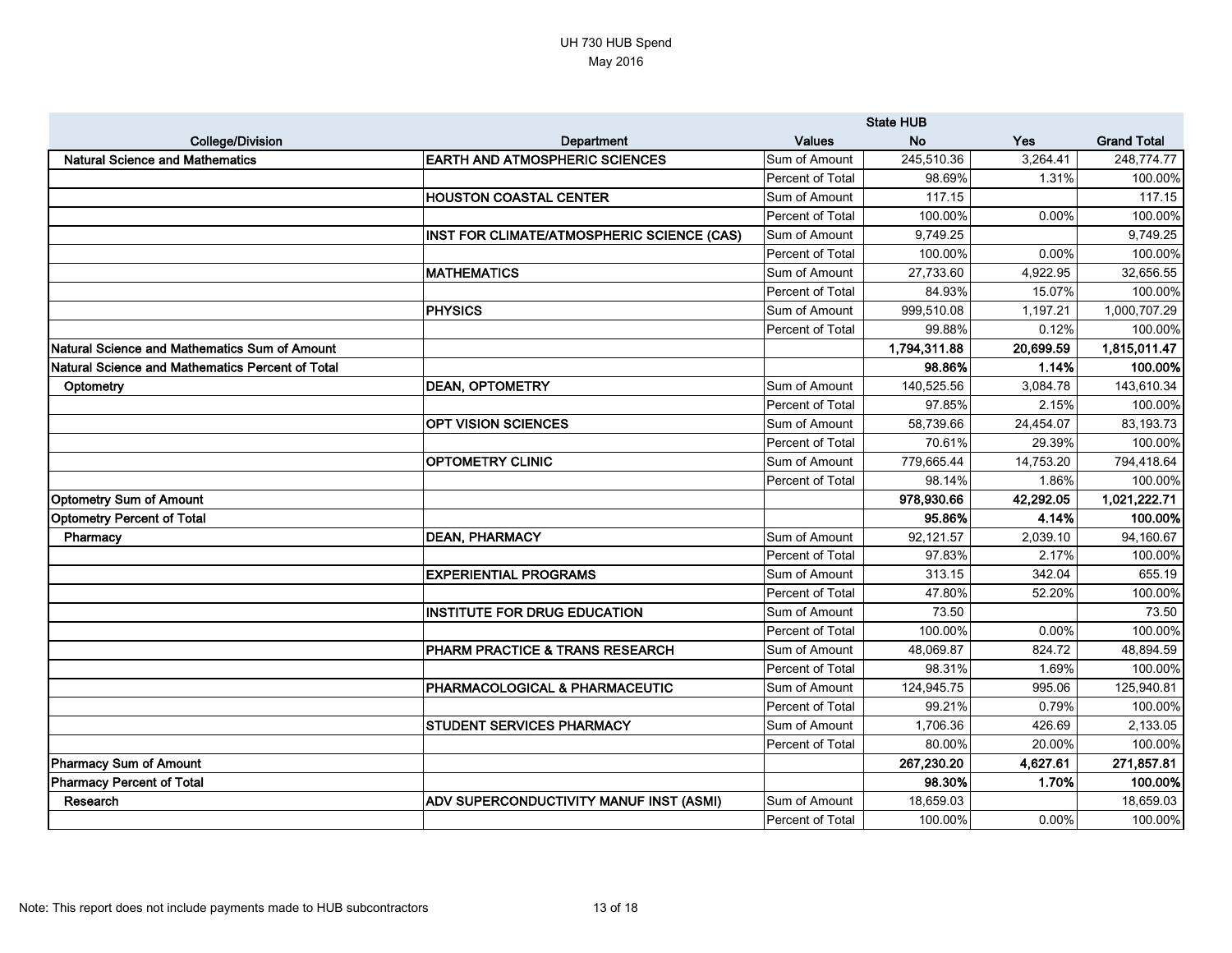|                                  |                                             | <b>State HUB</b> |              |            |                    |
|----------------------------------|---------------------------------------------|------------------|--------------|------------|--------------------|
| <b>College/Division</b>          | Department                                  | <b>Values</b>    | <b>No</b>    | <b>Yes</b> | <b>Grand Total</b> |
| Research                         | <b>ANIMAL CARE OPERATIONS</b>               | Sum of Amount    | 33,550.95    | 4,192.72   | 37,743.67          |
|                                  |                                             | Percent of Total | 88.89%       | 11.11%     | 100.00%            |
|                                  | <b>BUSINESS OPERATIONS &amp; IT</b>         | Sum of Amount    | 4,127.09     | 308.73     | 4,435.82           |
|                                  |                                             | Percent of Total | 93.04%       | 6.96%      | 100.00%            |
|                                  | CENTER FOR ADVANCED COMPUTING & DATA SYS    | Sum of Amount    | 2,584.44     | 898.16     | 3,482.60           |
|                                  |                                             | Percent of Total | 74.21%       | 25.79%     | 100.00%            |
|                                  | <b>CENTER FOR ADVANCED MATERIALS</b>        | Sum of Amount    | 3,014.54     |            | 3,014.54           |
|                                  |                                             | Percent of Total | 100.00%      | 0.00%      | 100.00%            |
|                                  | <b>DOR COMMUNICATIONS</b>                   | Sum of Amount    | 220.33       | 4.74       | 225.07             |
|                                  |                                             | Percent of Total | 97.89%       | 2.11%      | 100.00%            |
|                                  | <b>ENVIRONMENT HEALTH &amp; LIFE SAFETY</b> | Sum of Amount    | 4,145.51     |            | 4,145.51           |
|                                  |                                             | Percent of Total | 100.00%      | 0.00%      | 100.00%            |
|                                  | <b>GRANT DEVELOPMENT</b>                    | Sum of Amount    | 1,677.15     |            | 1,677.15           |
|                                  |                                             | Percent of Total | 100.00%      | 0.00%      | 100.00%            |
|                                  | <b>GRANTS AND CONTRACTS</b>                 | Sum of Amount    | 3,841.69     | 297.89     | 4,139.58           |
|                                  |                                             | Percent of Total | 92.80%       | 7.20%      | 100.00%            |
|                                  | OFFICE OF INTELLECTUAL PROPERTY MGMT        | Sum of Amount    | 193,320.20   | 35.00      | 193,355.20         |
|                                  |                                             | Percent of Total | 99.98%       | 0.02%      | 100.00%            |
|                                  | <b>RESEARCH</b>                             | Sum of Amount    | 5,815.66     | 2,977.81   | 8,793.47           |
|                                  |                                             | Percent of Total | 66.14%       | 33.86%     | 100.00%            |
|                                  | <b>RESEARCH INVESTMENT FUND</b>             | Sum of Amount    | 269,679.59   |            | 269,679.59         |
|                                  |                                             | Percent of Total | 100.00%      | 0.00%      | 100.00%            |
|                                  | RESEARCH POLICIES/COMPLIANCE/COMMITTEES     | Sum of Amount    | 1,534.22     |            | 1,534.22           |
|                                  |                                             | Percent of Total | 100.00%      | 0.00%      | 100.00%            |
|                                  | <b>TIMES</b>                                | Sum of Amount    | 170,175.99   | 20,873.97  | 191,049.96         |
|                                  |                                             | Percent of Total | 89.07%       | 10.93%     | 100.00%            |
|                                  | TX CTR SUPERCONDUCTIVITY AT UH              | Sum of Amount    | 372,700.98   | 1,274.73   | 373,975.71         |
|                                  |                                             | Percent of Total | 99.66%       | 0.34%      | 100.00%            |
|                                  | TX OBESITY RESEARCH CENTER                  | Sum of Amount    | 7,378.93     | 804.73     | 8,183.66           |
|                                  |                                             | Percent of Total | 90.17%       | 9.83%      | 100.00%            |
|                                  | UH SEQUENCING CORE FACILITY                 | Sum of Amount    | 455.60       |            | 455.60             |
|                                  |                                             | Percent of Total | 100.00%      | 0.00%      | 100.00%            |
| <b>Research Sum of Amount</b>    |                                             |                  | 1,092,881.90 | 31,668.48  | 1,124,550.38       |
| <b>Research Percent of Total</b> |                                             |                  | 97.18%       | 2.82%      | 100.00%            |
| <b>School of Nursing</b>         | <b>DEAN, SCHOOL OF NURSING</b>              | Sum of Amount    | 10,797.49    |            | 10,797.49          |
|                                  |                                             | Percent of Total | 100.00%      | 0.00%      | 100.00%            |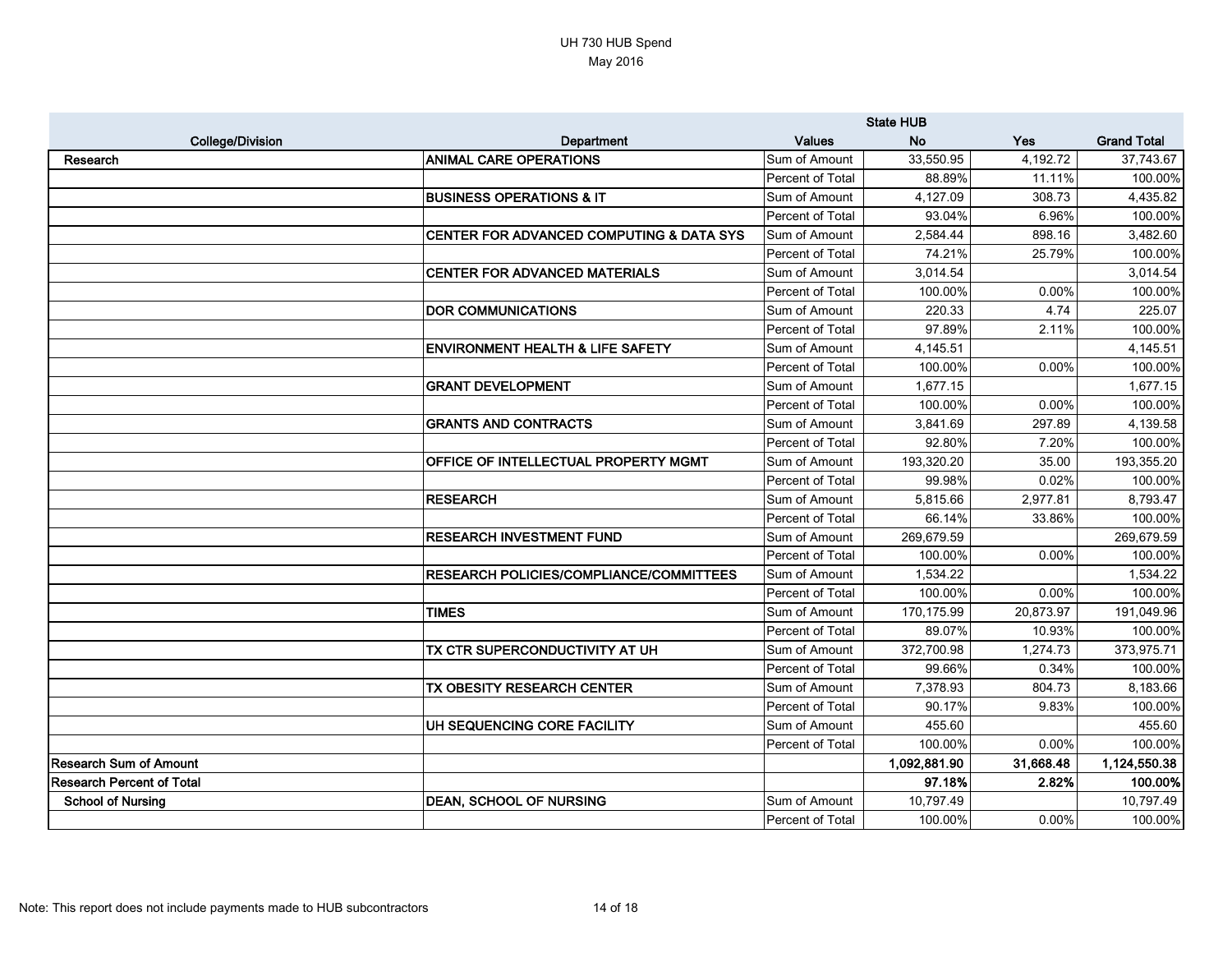|                                           |                                             | <b>State HUB</b> |           |           |                    |
|-------------------------------------------|---------------------------------------------|------------------|-----------|-----------|--------------------|
| <b>College/Division</b>                   | Department                                  | <b>Values</b>    | <b>No</b> | Yes       | <b>Grand Total</b> |
| <b>School of Nursing Sum of Amount</b>    |                                             |                  | 10,797.49 |           | 10,797.49          |
| <b>School of Nursing Percent of Total</b> |                                             |                  | 100.00%   | 0.00%     | 100.00%            |
| <b>Student Affairs</b>                    | <b>ADMISSIONS</b>                           | Sum of Amount    | 28,483.19 | 77.00     | 28,560.19          |
|                                           |                                             | Percent of Total | 99.73%    | 0.27%     | 100.00%            |
|                                           | <b>CAMPUS RECREATION</b>                    | Sum of Amount    | 46,582.85 | 8,071.85  | 54,654.70          |
|                                           |                                             | Percent of Total | 85.23%    | 14.77%    | 100.00%            |
|                                           | <b>CAMPUS SOLUTIONS SERVICES</b>            | Sum of Amount    | 10,426.86 | 801.25    | 11,228.11          |
|                                           |                                             | Percent of Total | 92.86%    | 7.14%     | 100.00%            |
|                                           | <b>CENTER FOR DIVERSITY &amp; INCLUSION</b> | Sum of Amount    | 5,142.09  | 84.93     | 5,227.02           |
|                                           |                                             | Percent of Total | 98.38%    | 1.62%     | 100.00%            |
|                                           | CENTER FOR FRATERNITY & SORORITY LIFE       | Sum of Amount    | 327.61    | 97.66     | 425.27             |
|                                           |                                             | Percent of Total | 77.04%    | 22.96%    | 100.00%            |
|                                           | <b>CENTER FOR STUDENT INVOLVEMENT</b>       | Sum of Amount    | 78,153.39 | 3,253.21  | 81,406.60          |
|                                           |                                             | Percent of Total | 96.00%    | 4.00%     | 100.00%            |
|                                           | <b>CENTER FOR STUDENT MEDIA</b>             | Sum of Amount    | 23,816.39 | 713.40    | 24,529.79          |
|                                           |                                             | Percent of Total | 97.09%    | 2.91%     | 100.00%            |
|                                           | <b>CENTER FOR STUDENTS W/DISABILITIES</b>   | Sum of Amount    | 49,008.17 | 48,206.50 | 97,214.67          |
|                                           |                                             | Percent of Total | 50.41%    | 49.59%    | 100.00%            |
|                                           | <b>CHILDREN'S LEARNING CENTER</b>           | Sum of Amount    | 9,074.58  | 1,007.37  | 10,081.95          |
|                                           |                                             | Percent of Total | 90.01%    | 9.99%     | 100.00%            |
|                                           | <b>COUNSELING AND PSYCH SVCS</b>            | Sum of Amount    | 1,823.29  | 417.38    | 2,240.67           |
|                                           |                                             | Percent of Total | 81.37%    | 18.63%    | 100.00%            |
|                                           | <b>DEAN OF STUDENTS</b>                     | Sum of Amount    | 1,239.79  | 419.06    | 1,658.85           |
|                                           |                                             | Percent of Total | 74.74%    | 25.26%    | 100.00%            |
|                                           | <b>ENROLLMENT MANAGEMENT SERVICES</b>       | Sum of Amount    | 25,125.98 | 136.10    | 25,262.08          |
|                                           |                                             | Percent of Total | 99.46%    | 0.54%     | 100.00%            |
|                                           | <b>LGBTQ RESOURCE CENTER</b>                | Sum of Amount    | 18.42     |           | 18.42              |
|                                           |                                             | Percent of Total | 100.00%   | 0.00%     | 100.00%            |
|                                           | <b>OFFICE OF THE UNIVERSITY REGISTRAR</b>   | Sum of Amount    | 2,142.35  | 453.00    | 2,595.35           |
|                                           |                                             | Percent of Total | 82.55%    | 17.45%    | 100.00%            |
|                                           | <b>RELIGION CENTER</b>                      | Sum of Amount    | 1,125.91  | (194.19)  | 931.72             |
|                                           |                                             | Percent of Total | 120.84%   | $-20.84%$ | 100.00%            |
|                                           | <b>SCHOLARSHIPS AND FINANCIAL AID</b>       | Sum of Amount    | 5,547.94  | 4,925.02  | 10,472.96          |
|                                           |                                             | Percent of Total | 52.97%    | 47.03%    | 100.00%            |
|                                           | <b>STU COMMUNICATION &amp; MARKETING</b>    | Sum of Amount    | 516.00    |           | 516.00             |
|                                           |                                             | Percent of Total | 100.00%   | 0.00%     | 100.00%            |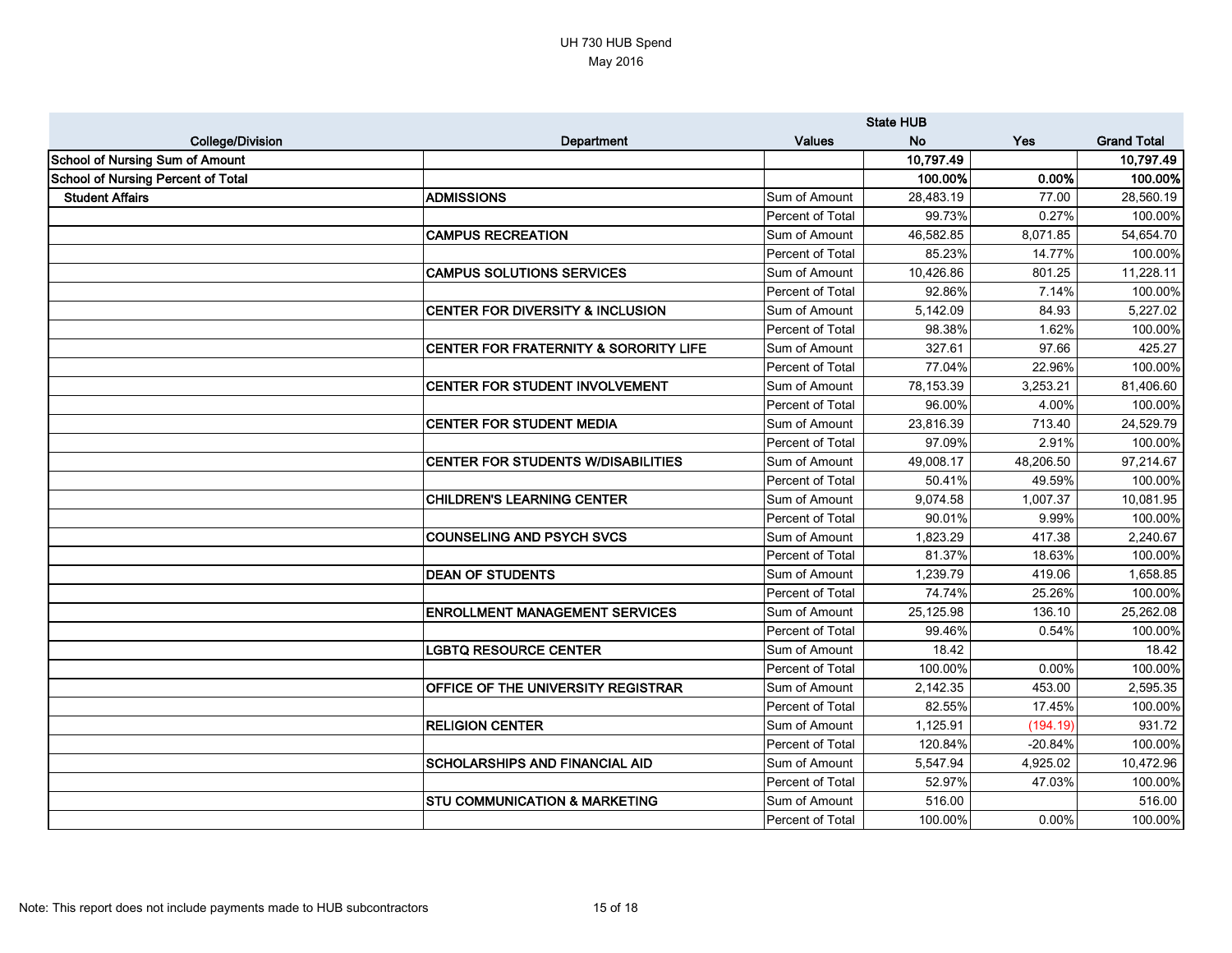|                                         |                                           | <b>State HUB</b> |            |            |                    |
|-----------------------------------------|-------------------------------------------|------------------|------------|------------|--------------------|
| <b>College/Division</b>                 | Department                                | <b>Values</b>    | <b>No</b>  | <b>Yes</b> | <b>Grand Total</b> |
| <b>Student Affairs</b>                  | <b>STUDENT AFFAIRS</b>                    | Sum of Amount    | 8,510.19   | 257.12     | 8,767.31           |
|                                         |                                           | Percent of Total | 97.07%     | 2.93%      | 100.00%            |
|                                         | <b>STUDENT AFFAIRS BUSINESS SERVICES</b>  | Sum of Amount    | 417.31     | 507.93     | 925.24             |
|                                         |                                           | Percent of Total | 45.10%     | 54.90%     | 100.00%            |
|                                         | <b>STUDENT AFFAIRS IT SERVICES</b>        | Sum of Amount    | 684.95     | 18,000.13  | 18,685.08          |
|                                         |                                           | Percent of Total | 3.67%      | 96.33%     | 100.00%            |
|                                         | <b>STUDENT CENTER</b>                     | Sum of Amount    | 194,807.93 | 3,656.87   | 198,464.80         |
|                                         |                                           | Percent of Total | 98.16%     | 1.84%      | 100.00%            |
|                                         | <b>STUDENT HEALTH CENTER</b>              | Sum of Amount    | 25,385.40  | 8,923.89   | 34,309.29          |
|                                         |                                           | Percent of Total | 73.99%     | 26.01%     | 100.00%            |
|                                         | <b>STUDENT HOUSING - RESID LIFE</b>       | Sum of Amount    | 32,292.70  | 7,535.10   | 39,827.80          |
|                                         |                                           | Percent of Total | 81.08%     | 18.92%     | 100.00%            |
|                                         | UNIVERSITY CAREER SERVICES                | Sum of Amount    | 13,822.62  | 1,440.56   | 15,263.18          |
|                                         |                                           | Percent of Total | 90.56%     | 9.44%      | 100.00%            |
|                                         | <b>URBAN EXPERIENCE VPSA</b>              | Sum of Amount    | 20.74      | 339.72     | 360.46             |
|                                         |                                           | Percent of Total | 5.75%      | 94.25%     | 100.00%            |
|                                         | <b>VETERAN SERVICES</b>                   | Sum of Amount    | 1,095.86   | 347.36     | 1,443.22           |
|                                         |                                           | Percent of Total | 75.93%     | 24.07%     | 100.00%            |
|                                         | <b>WELLNESS CENTER</b>                    | Sum of Amount    | 813.05     |            | 813.05             |
|                                         |                                           | Percent of Total | 100.00%    | 0.00%      | 100.00%            |
|                                         | <b>WOMEN &amp; GENDER RESOURCE CENTER</b> | Sum of Amount    | 272.80     | 527.12     | 799.92             |
|                                         |                                           | Percent of Total | 34.10%     | 65.90%     | 100.00%            |
| <b>Student Affairs Sum of Amount</b>    |                                           |                  | 566,678.36 | 110,005.34 | 676,683.70         |
| <b>Student Affairs Percent of Total</b> |                                           |                  | 83.74%     | 16.26%     | 100.00%            |
| Technology                              | <b>CENTER FOR TECHNOLOGY LITERACY</b>     | Sum of Amount    | 4,995.00   | 1,552.20   | 6,547.20           |
|                                         |                                           | Percent of Total | 76.29%     | 23.71%     | 100.00%            |
|                                         | <b>CONSTRUCTION MANAGEMENT</b>            | Sum of Amount    | 1,446.41   | 133.94     | 1,580.35           |
|                                         |                                           | Percent of Total | 91.52%     | 8.48%      | 100.00%            |
|                                         | <b>CTR FOR INFO SCRTY, RES &amp; EDU</b>  | Sum of Amount    | 263.30     |            | 263.30             |
|                                         |                                           | Percent of Total | 100.00%    | 0.00%      | 100.00%            |
|                                         | <b>DEAN, TECHNOLOGY</b>                   | Sum of Amount    | 20,365.28  | 11,588.69  | 31,953.97          |
|                                         |                                           | Percent of Total | 63.73%     | 36.27%     | 100.00%            |
|                                         | <b>ENGINEERING TECHNOLOGY</b>             | Sum of Amount    | 29,124.35  | 2,142.25   | 31,266.60          |
|                                         |                                           | Percent of Total | 93.15%     | 6.85%      | 100.00%            |
|                                         | HUMAN DEVELOP AND CONSUMER SCI            | Sum of Amount    | 2,587.45   | 291.09     | 2,878.54           |
|                                         |                                           | Percent of Total | 89.89%     | 10.11%     | 100.00%            |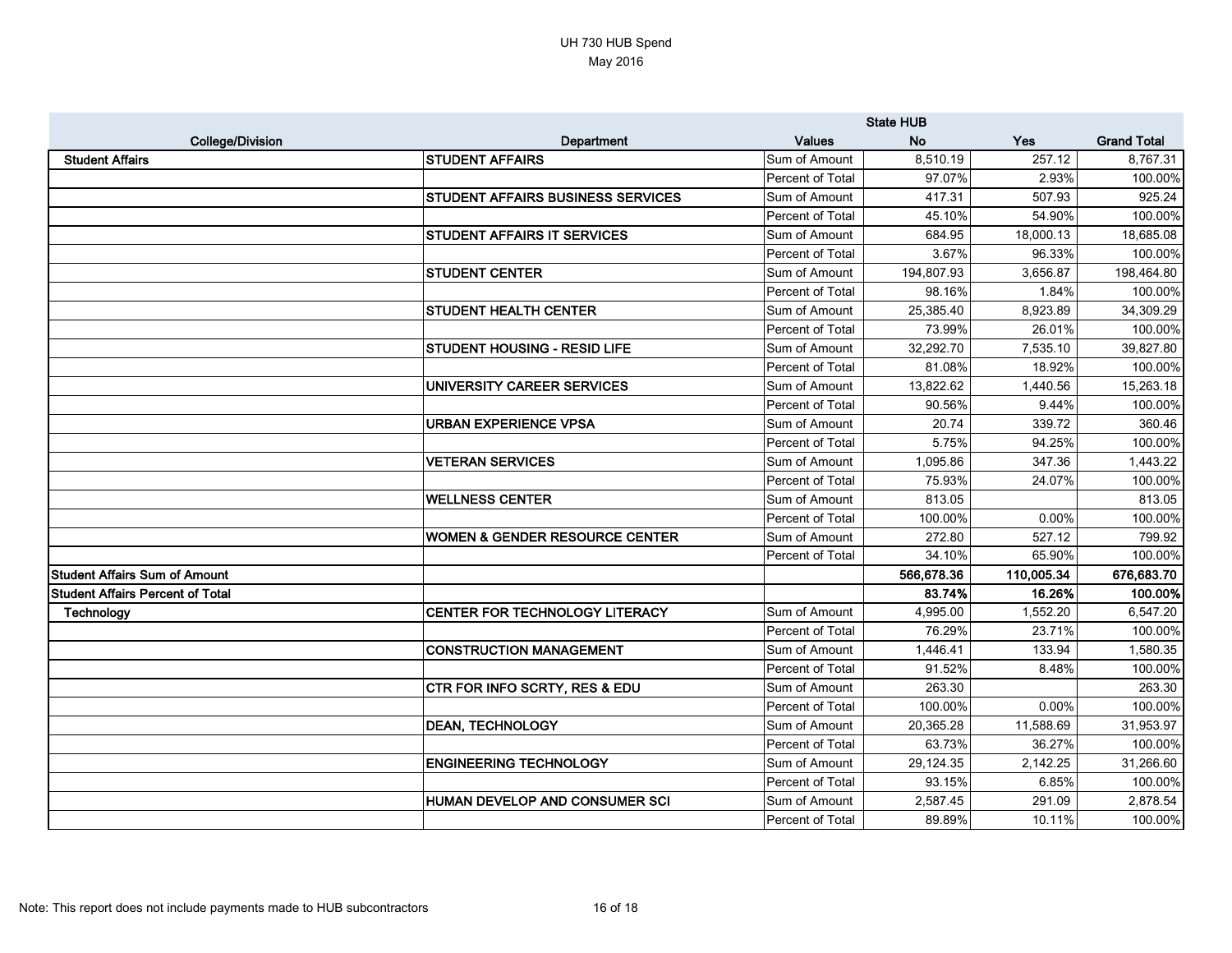|                                                   |                                                 | <b>State HUB</b> |            |           |                    |
|---------------------------------------------------|-------------------------------------------------|------------------|------------|-----------|--------------------|
| <b>College/Division</b>                           | <b>Department</b>                               | <b>Values</b>    | <b>No</b>  | Yes       | <b>Grand Total</b> |
| Technology                                        | <b>INFORMATION &amp; LOGISTICS TECH</b>         | Sum of Amount    | 11,320.86  | 12,081.60 | 23,402.46          |
|                                                   |                                                 | Percent of Total | 48.37%     | 51.63%    | 100.00%            |
| <b>Technology Sum of Amount</b>                   |                                                 |                  | 70,102.65  | 27,789.77 | 97,892.42          |
| <b>Technology Percent of Total</b>                |                                                 |                  | 71.61%     | 28.39%    | 100.00%            |
| Univ Marketing, Comm & Media Rel                  | <b>MARKETING-UNIV MKT, COMM &amp; MEDIA REL</b> | Sum of Amount    | 98,088.67  |           | 98,088.67          |
|                                                   |                                                 | Percent of Total | 100.00%    | 0.00%     | 100.00%            |
|                                                   | <b>VC/VP UNIV MKTG, COMM &amp; MEDIA REL</b>    | Sum of Amount    | 3,688.14   | 579.76    | 4,267.90           |
|                                                   |                                                 | Percent of Total | 86.42%     | 13.58%    | 100.00%            |
| Univ Marketing, Comm & Media Rel Sum of Amount    |                                                 |                  | 101,776.81 | 579.76    | 102,356.57         |
| Univ Marketing, Comm & Media Rel Percent of Total |                                                 |                  | 99.43%     | 0.57%     | 100.00%            |
| <b>University Advancement</b>                     | <b>ALUMNI RELATIONS</b>                         | Sum of Amount    | 19,006.48  | 568.95    | 19,575.43          |
|                                                   |                                                 | Percent of Total | 97.09%     | 2.91%     | 100.00%            |
|                                                   | <b>ANNUAL GIVING</b>                            | Sum of Amount    | 88,649.54  |           | 88,649.54          |
|                                                   |                                                 | Percent of Total | 100.00%    | 0.00%     | 100.00%            |
|                                                   | <b>BUSINESS OPERATIONS</b>                      | Sum of Amount    | 10,303.24  | 3,820.72  | 14,123.96          |
|                                                   |                                                 | Percent of Total | 72.95%     | 27.05%    | 100.00%            |
|                                                   | <b>CAMPAIGN STRATEGIC INITIATIVES</b>           | Sum of Amount    | 14,726.75  | 5,233.47  | 19,960.22          |
|                                                   |                                                 | Percent of Total | 73.78%     | 26.22%    | 100.00%            |
|                                                   | <b>CORPORATE &amp; FOUNDATION RELATIONS</b>     | Sum of Amount    | 14.66      | 76.40     | 91.06              |
|                                                   |                                                 | Percent of Total | 16.10%     | 83.90%    | 100.00%            |
|                                                   | DEVELOPMENT                                     | Sum of Amount    | 10,286.79  | 332.58    | 10,619.37          |
|                                                   |                                                 | Percent of Total | 96.87%     | 3.13%     | 100.00%            |
|                                                   | <b>GIFT MANAGEMENT</b>                          | Sum of Amount    | 39.64      | 159.70    | 199.34             |
|                                                   |                                                 | Percent of Total | 19.89%     | 80.11%    | 100.00%            |
|                                                   | <b>GIFT PROCESSING &amp; RECORDS</b>            | Sum of Amount    | 155.90     |           | 155.90             |
|                                                   |                                                 | Percent of Total | 100.00%    | 0.00%     | 100.00%            |
|                                                   | <b>INFORMATION SYSTEM &amp; REPORTING</b>       | Sum of Amount    | 69,570.00  |           | 69,570.00          |
|                                                   |                                                 | Percent of Total | 100.00%    | 0.00%     | 100.00%            |
|                                                   | <b>PLANNED GIVING</b>                           | Sum of Amount    | 7,180.84   | 234.27    | 7,415.11           |
|                                                   |                                                 | Percent of Total | 96.84%     | 3.16%     | 100.00%            |
|                                                   | <b>PROSPECT MANAGEMENT &amp; RESEARCH</b>       | Sum of Amount    |            | 80.14     | 80.14              |
|                                                   |                                                 | Percent of Total | 0.00%      | 100.00%   | 100.00%            |
|                                                   | UNIVERSITY ADVANCEMENT VC/VP                    | Sum of Amount    | 128.51     | 50.78     | 179.29             |
|                                                   |                                                 | Percent of Total | 71.68%     | 28.32%    | 100.00%            |
| <b>University Advancement Sum of Amount</b>       |                                                 |                  | 220,062.35 | 10,557.01 | 230,619.36         |
| University Advancement Percent of Total           |                                                 |                  | 95.42%     | 4.58%     | 100.00%            |